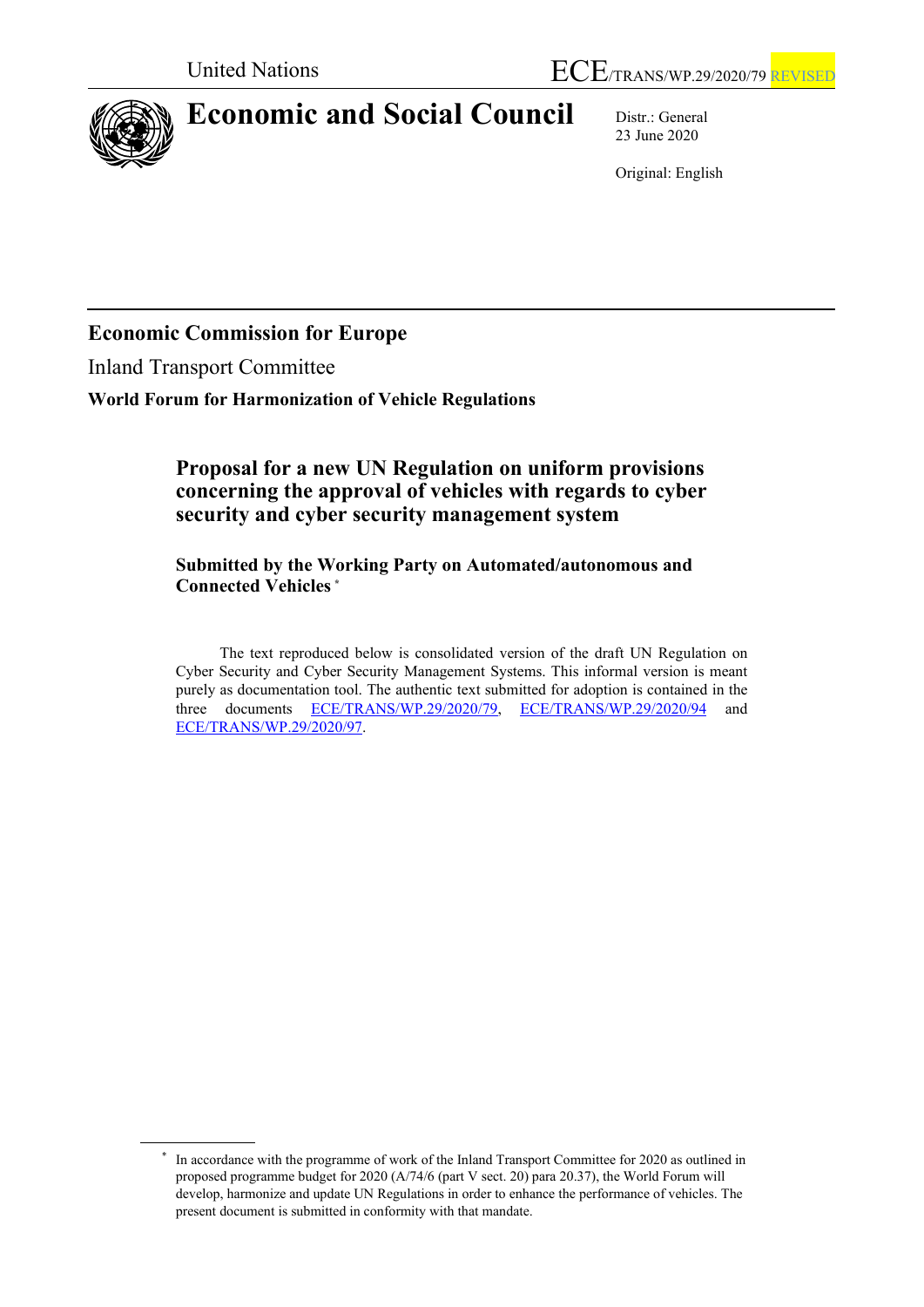# UN Regulation on uniform provisions concerning the<br>approval of vehicles with regard to cyber security and of<br>their cybersecurity management systems

## Contents

|         |                                                                                         | Page           |
|---------|-----------------------------------------------------------------------------------------|----------------|
| 1.      | Scope                                                                                   | 3              |
| 2.      |                                                                                         | 3              |
| 3.      |                                                                                         | 4              |
| 4.      |                                                                                         | $\overline{4}$ |
| 5.      |                                                                                         | 5              |
| 6.      |                                                                                         | 7              |
| 7.      |                                                                                         | 8              |
| 8.      |                                                                                         | 11             |
| 9.      |                                                                                         | 11             |
| 10.     |                                                                                         | 11             |
| 11.     |                                                                                         | 11             |
| 12.     | Names and addresses of Technical Services responsible for conducting approval test, and | 12             |
| Annexes |                                                                                         |                |
| 1       |                                                                                         | 13             |
| 2       |                                                                                         | 15             |
| 3       |                                                                                         | 16             |
| 4       |                                                                                         | 17             |
| 5       |                                                                                         | 18             |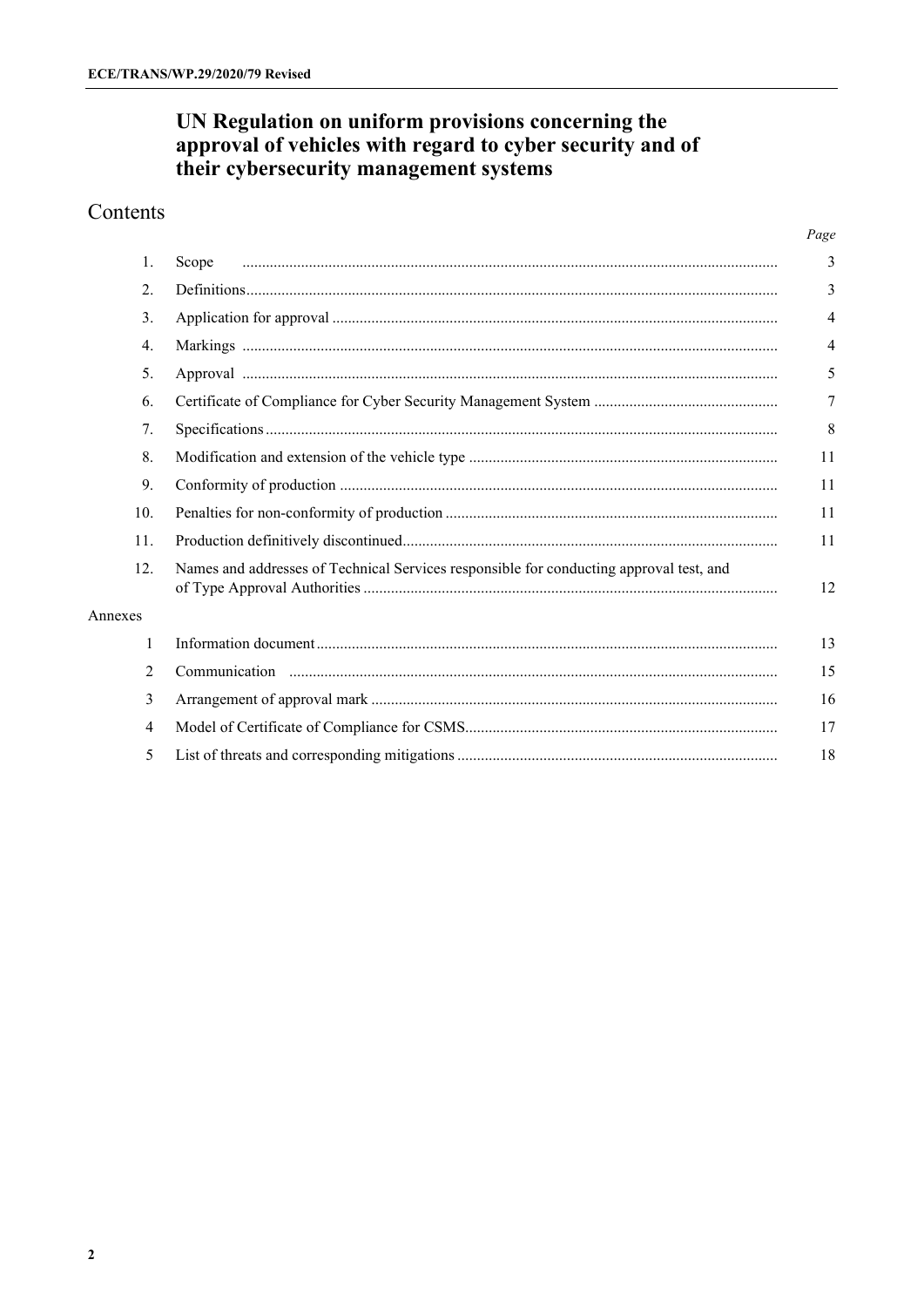#### **1. Scope**

1.1. This Regulation applies to vehicles, with regard to cyber security, of the Categories M and N.

> This Regulation also applies to vehicles of Category O if fitted with at least one electronic control unit.

- 1.2. This Regulation also applies to vehicles of the Categories  $L_6$  and  $L_7$  if equipped with automated driving functionalities from level 3 onwards, as defined in the reference document with definitions of Automated Driving under WP.29 and the General Principles for developing a UN Regulation on automated vehicles (ECE/TRANS/WP.29/1140).
- 1.3. This Regulation is without prejudice to other UN Regulations, regional or national legislations governing the access by authorized parties to the vehicle, its data, functions and resources, and conditions of such access. It is also without prejudice to the application of national and regional legislation on privacy and the protection of natural persons with regard to the processing of their personal data.
- 1.4. This Regulation is without prejudice to other UN Regulations, national or regional legislation governing the development and installation/system integration of replacement parts and components, physical and digital, with regards to cybersecurity.

#### **2. Definitions**

For the purpose of this Regulation the following definitions shall apply:

- 2.1. "*Vehicle type*" means vehicles which do not differ in at least the following essential respects:
	- (a) The manufacturer's designation of the vehicle type;
	- (b) Essential aspects of the electric/electronic architecture and external interfaces with respect to cyber security.
- 2.2. "*Cyber security*" means the condition in which road vehicles and their functions are protected from cyber threats to electrical or electronic components.
- 2.3. "*Cyber Security Management System (CSMS)*" means a systematic risk-based approach defining organisational processes, responsibilities and governance to treat risk associated with cyber threats to vehicles and protect them from cyberattacks.
- 2.4. "*System*" means a set of components and/or sub-systems that implements a function or functions.
- 2.5. "*Development phase*" means the period before a vehicle type is type approved.
- 2.6. "*Production phase*" refers to the duration of production of a vehicle type.
- 2.7. "*Post-production phase*" refers to the period in which a vehicle type is no longer produced until the end-of-life of all vehicles under the vehicle type. Vehicles incorporating a specific vehicle type will be operational during this phase but will no longer be produced. The phase ends when there are no longer any operational vehicles of a specific vehicle type.
- 2.8. "*Mitigation*" means a measure that is reducing risk.
- 2.9. "*Risk*" means the potential that a given threat will exploit vulnerabilities of a vehicle and thereby cause harm to the organization or to an individual.
- 2.10. "*Risk Assessment*" means the overall process of finding, recognizing and describing risks (risk identification), to comprehend the nature of risk and to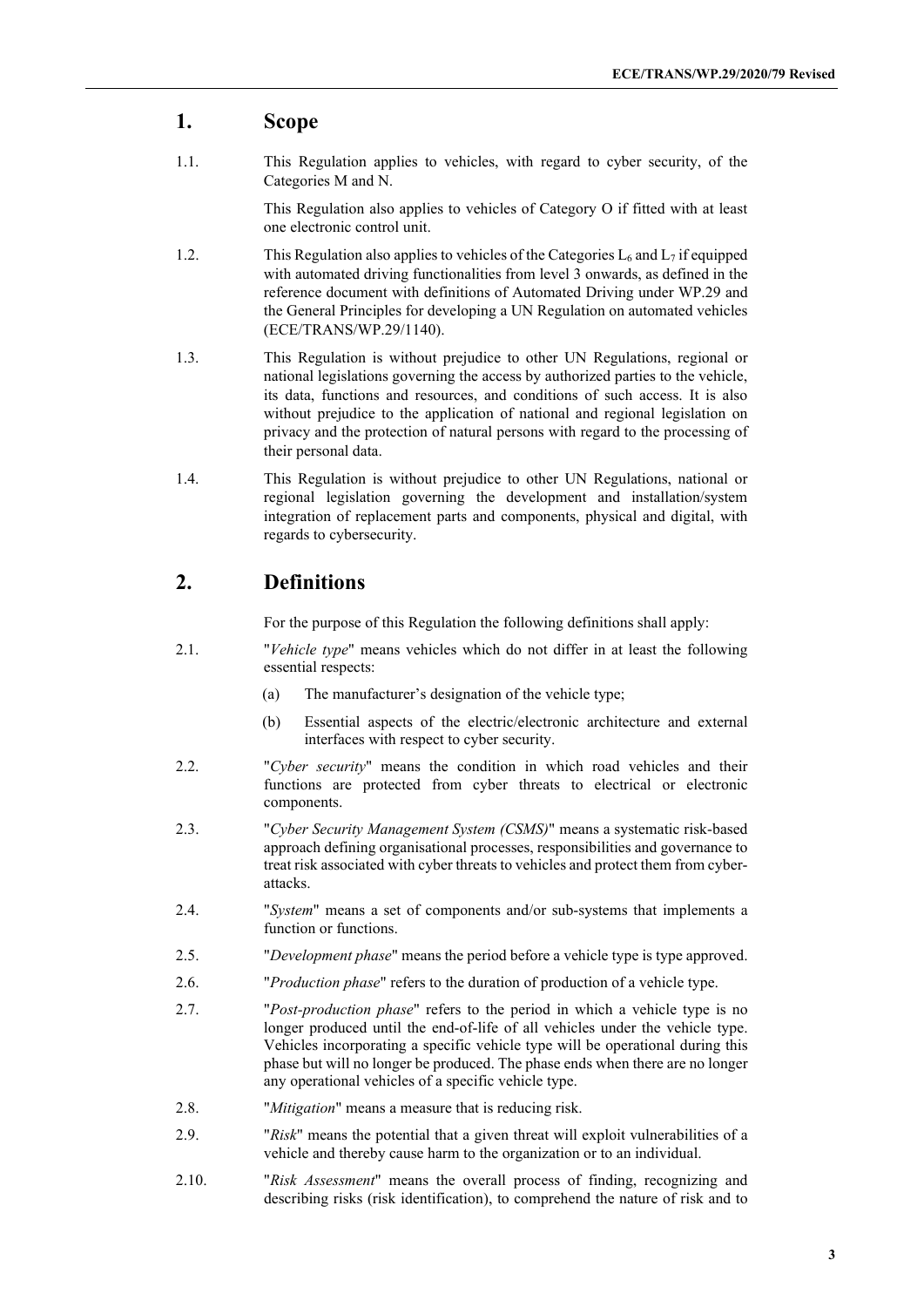determine the level of risk (risk analysis), and of comparing the results of risk analysis with risk criteria to determine whether the risk and/or its magnitude is acceptable or tolerable (risk evaluation).

- 2.11. "*Risk Management*" means coordinated activities to direct and control an organization with regard to risk.
- 2.12. "*Threat*" means a potential cause of an unwanted incident, which may result in harm to a system, organization or individual.
- 2.13. "*Vulnerability*" means a weakness of an asset or mitigation that can be exploited by one or more threats.

### **3. Application for approval**

- 3.1. The application for approval of a vehicle type with regard to cyber security shall be submitted by the vehicle manufacturer or by their duly accredited representative.
- 3.2. It shall be accompanied by the undermentioned documents in triplicate, and by the following particulars:
- 3.2.1. A description of the vehicle type with regard to the items specified in Annex 1 to this Regulation.
- 3.2.2. In cases where information is shown to be covered by intellectual property rights or to constitute specific know-how of the manufacturer or of their suppliers, the manufacturer or their suppliers shall make available sufficient information to enable the checks referred to in this Regulation to be made properly. Such information shall be treated on a confidential basis.
- 3.2.3. The Certificate of Compliance for CSMS according to paragraph 6 of this Regulation.
- 3.3. Documentation shall be made available in two parts:
	- (a) The formal documentation package for the approval, containing the material specified in Annex 1 which shall be supplied to the Approval Authority or its Technical Service at the time of submission of the type approval application. This documentation package shall be used by the Approval Authority or its Technical Service as the basic reference for the approval process. The Approval Authority or its Technical Service shall ensure that this documentation package remains available for at least 10 years counted from the time when production of the vehicle type is definitively discontinued.
	- (b) Additional material relevant to the requirements of this regulation may be retained by the manufacturer, but made open for inspection at the time of type approval. The manufacturer shall ensure that any material made open for inspection at the time of type approval remains available for at least a period of 10 years counted from the time when production of the vehicle type is definitively discontinued.

# **4. Marking**

- 4.1. There shall be affixed, conspicuously and in a readily accessible place specified on the approval form, to every vehicle conforming to a vehicle type approved under this Regulation an international approval mark consisting of:
- 4.1.1. A circle surrounding the Letter "E" followed by the distinguishing number of the country which has granted approval.
- 4.1.2. The number of this Regulation, followed by the letter "R", a dash and the approval number to the right of the circle described in paragraph 4.1.1. above.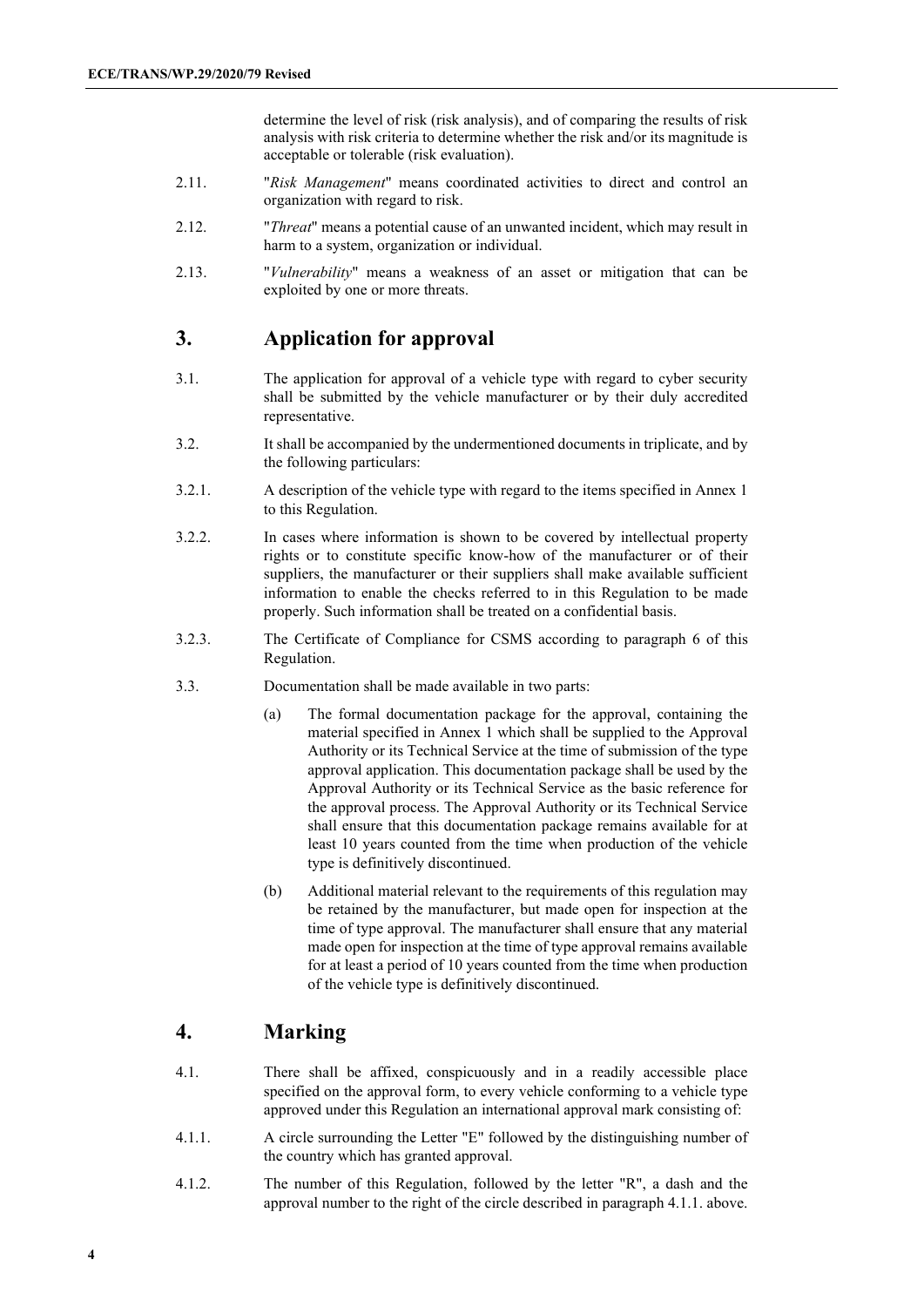- 4.2. If the vehicle conforms to a vehicle type approved under one or more other Regulations annexed to the Agreement in the country which has granted approval under this Regulation, the symbol prescribed in paragraph 4.1.1. above need not be repeated; in this case the Regulation and approval numbers and the additional symbols of all the Regulations under which approval has been granted in the country which has granted approval under this Regulation shall be placed in vertical columns to the right of the symbol prescribed in paragraph 4.1.1. above.
- 4.3. The approval mark shall be clearly legible and shall be indelible.
- 4.4. The approval mark shall be placed on or close to the vehicle data plate affixed by the Manufacturer.
- 4.5. Annex 3 to this Regulation gives examples of the arrangements of the approval mark.

#### **5. Approval**

- 5.1. Approval Authorities shall grant, as appropriate, type approval with regard to cyber security, only to such vehicle types that satisfy the requirements of this Regulation.
- 5.1.1. The Approval Authority or the Technical Service shall verify by means of document checks that the vehicle manufacturer has taken the necessary measures relevant for the vehicle type to:
	- (a) Collect and verify the information required under this Regulation through the supply chain so as to demonstrate that supplier-related risks are identified and are managed;
	- (b) Document risks assessment (conducted during development phase or retrospectively), test results and mitigations applied to the vehicle type, including design information supporting the risk assessment;
	- (c) Implement appropriate cyber security measures in the design of the vehicle type;
	- (d) Detect and respond to possible cyber security attacks;
	- (e) Log data to support the detection of cyber-attacks and provide data forensic capability to enable analysis of attempted or successful cyberattacks.
- 5.1.2. The Approval Authority or the Technical Service shall verify by testing of a vehicle of the vehicle type that the vehicle manufacturer has implemented the cyber security measures they have documented. Tests shall be performed by the Approval Authority or the Technical Service itself or in collaboration with the vehicle manufacturer by sampling. Sampling shall be focused but not limited to risks that are assessed as high during the risk assessment.
- 5.1.3. The Approval Authority or Technical Service shall refuse to grant the type approval with regard to cyber security where the vehicle manufacturer has not fulfilled one or more of the requirements referred to in paragraph 7.3., notably:
	- (a) The vehicle manufacturer did not perform the exhaustive risk assessment referred to in paragraph 7.3.3.; including where the manufacturer did not consider all the risks related to threats referred to in Annex 5, Part A;
	- (b) The vehicle manufacturer did not protect the vehicle type against risks identified in the vehicle manufacturer's risk assessment or proportionate mitigations were not implemented as required by paragraph 7.;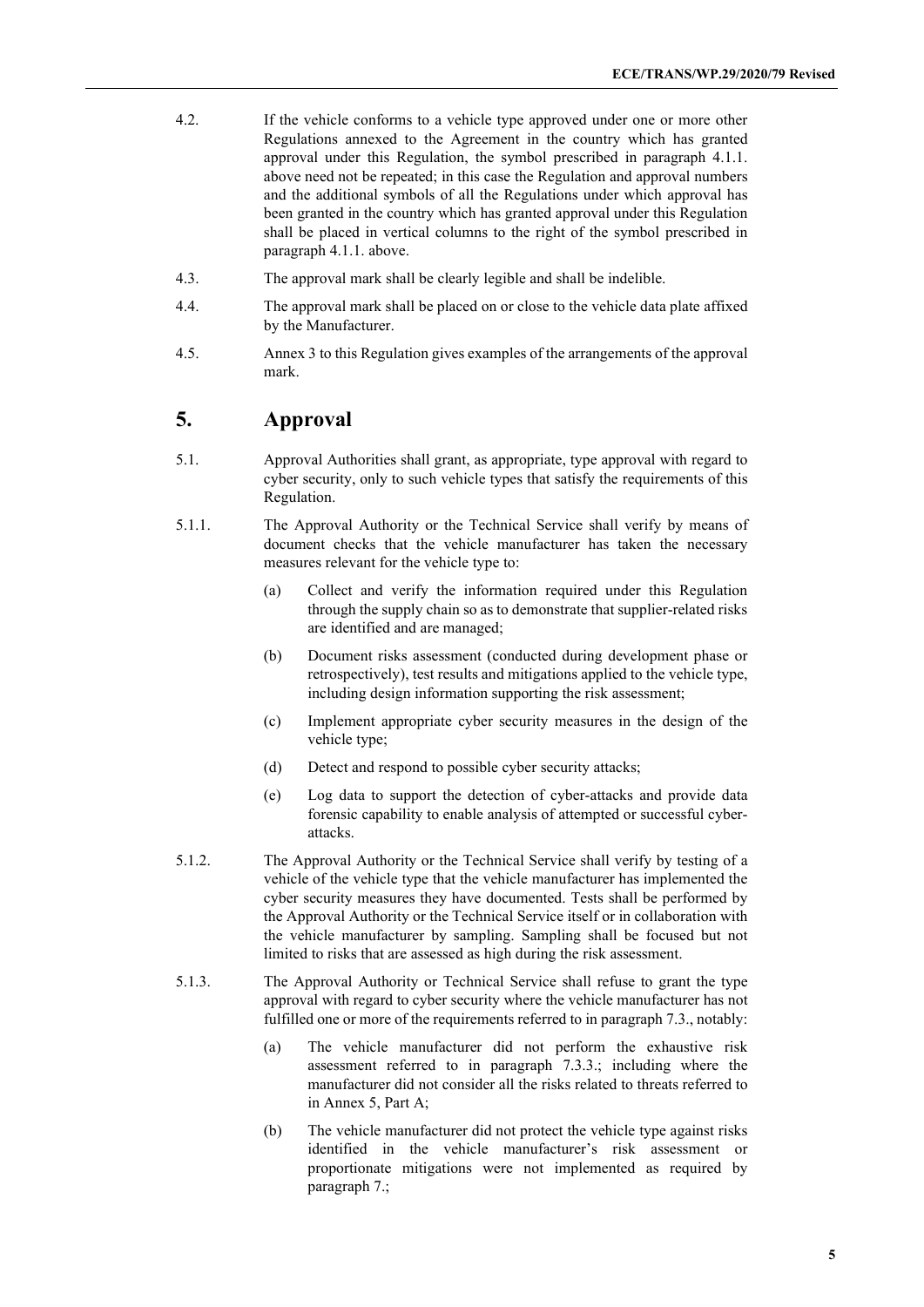- (c) The vehicle manufacturer did not put in place appropriate and proportionate measures to secure dedicated environments on the vehicle type (if provided) for the storage and execution of aftermarket software, services, applications or data;
- (d) The vehicle manufacturer did not perform, prior to the approval, appropriate and sufficient testing to verify the effectiveness of the security measures implemented.
- 5.1.4 The assessing Approval Authority shall also refuse to grant the type approval with regard to cyber security where the Approval Authority or Technical Service has not received sufficient information from the vehicle manufacturer to assess the cyber security of the vehicle type.
- 5.2. Notice of approval or of extension or refusal of approval of a vehicle type pursuant to this Regulation shall be communicated to the Parties to the 1958 Agreement which apply this Regulation, by means of a form conforming to the model in Annex 2 to this Regulation.
- 5.3. Approval Authorities shall not grant any type approval without verifying that the manufacturer has put in place satisfactory arrangements and procedures to manage properly the cyber security aspects as covered by this Regulation.
- 5.3.1. The Approval Authority and its Technical Services shall ensure, in addition to the criteria laid down in Schedule 2 of the 1958 Agreement that they have:
	- (a) Competent personnel with appropriate cyber security skills and specific automotive risk assessments knowledge;<sup>[1](#page-5-0)</sup>
	- (b) Implemented procedures for the uniform evaluation according to this Regulation.
- 5.3.2. Each Contracting Party applying this Regulation shall notify and inform by its Approval Authority other Approval Authorities of the Contracting Parties applying this UN Regulation about the method and criteria taken as a basis by the notifying Authority to assess the appropriateness of the measures taken in accordance with this regulation and in particular with paragraphs 5.1., 7.2. and 7.3.

This information shall be shared (a) only before granting an approval according to this Regulation for the first time and (b) each time the method or criteria for assessment is updated.

This information is intended to be shared for the purposes of collection and analysis of the best practice**s** and in view of ensuring the convergent application of this Regulation by all Approval Authorities applying this Regulation.

5.3.3. The information referred to in paragraph 5.3.2 shall be uploaded in English language to the secure internet database "DETA",<sup>[2](#page-5-1)</sup> established by the United Nations Economic Commission for Europe, in due time and no later than 14 days before an approval is granted for the first time under the methods and criteria of assessment concerned. The information shall be sufficient to understand what minimum performance levels the Approval Authority adopted for each specific requirement referred to in paragraph 5.3.2 as well as the processes and measures it applies to verify that these minimum performance levels are met. [3](#page-5-2)

<sup>1</sup> E.g. ISO 26262-2018, ISO/PAS 21448, ISO/SAE 21434

<span id="page-5-1"></span><span id="page-5-0"></span><sup>2</sup> https://www.unece.org/trans/main/wp29/datasharing.html

<span id="page-5-2"></span><sup>&</sup>lt;sup>3</sup> Guidance for the detailed information (e.g. method, criteria, performance level) to be uploaded and the format shall be given in the interpretation document which is under preparation by the Task Force on Cyber Security and Over-the-Air issues for the seventh session of GRVA.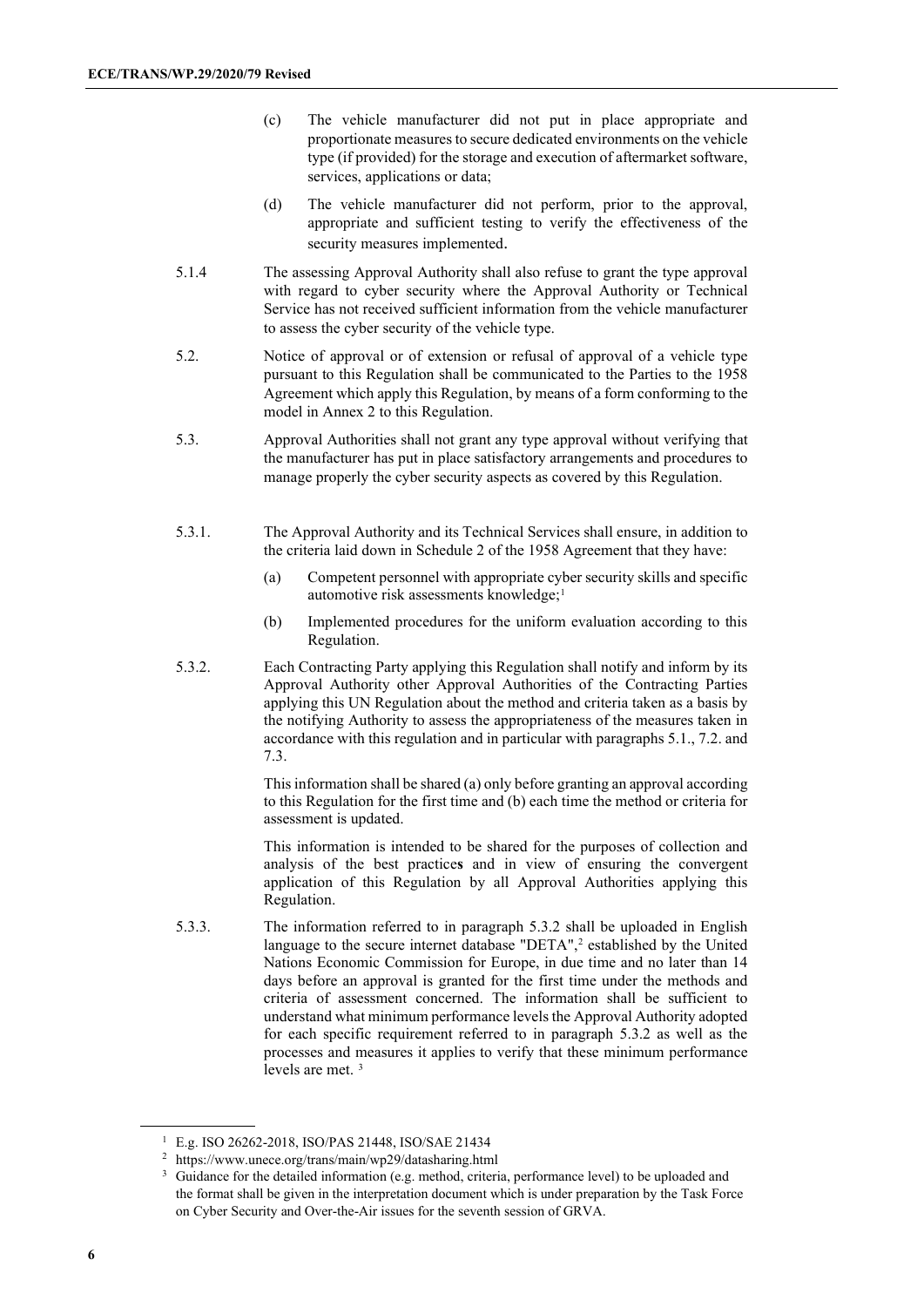- 5.3.4. Approval Authorities receiving the information referred to in paragraph 5.3.2 may submit comments to the notifying Approval Authority by uploading them to DETA within 14 days after the day of notification.
- 5.3.5. If it is not possible for the granting Approval Authority to take into account the comments received in accordance with paragraph 5.3.4., the Approval Authorities having sent comments and the granting Approval Authority shall seek further clarification in accordance with Schedule 6 to the 1958 Agreement. The relevant subsidiary Working Party<sup>[4](#page-6-0)</sup> of the World Forum for Harmonization of Vehicle Regulations (WP.29) for this Regulation shall agree on a common interpretation of methods and criteria of assessment. [5](#page-6-1) That common interpretation shall be implemented and all Approval Authorities shall issue type approvals under this Regulation accordingly.
- 5.3.6. Each Approval Authority granting a type approval pursuant to this Regulation shall notify other Approval Authorities of the approval granted. The type approval together with the supplementing documentation shall be uploaded in English language by the Approval Authority within 14 days after the day of granting the approval to DETA.[6](#page-6-2)
- 5.3.7. The Contracting Parties may study the approvals granted based on the information uploaded according to paragraph 5.3.6. In case of any diverging views between Contracting Parties this shall be settled in accordance with Article 10 and Schedule 6 of the 1958 Agreement. The Contracting Parties shall also inform the relevant subsidiary Working Party of the World Forum for Harmonization of Vehicle Regulations (WP.29) of the diverging interpretations within the meaning of Schedule 6 to the 1958 Agreement. The relevant Working Party shall support the settlement of the diverging views and may consult with WP.29 on this if needed.
- 5.4. For the purpose of paragraph 7.2. of this Regulation, the manufacturer shall ensure that the cyber security aspects covered by this Regulation are implemented.

#### **6. Certificate of Compliance for Cyber Security Management System**

- 6.1. Contracting Parties shall appoint an Approval Authority to carry out the assessment of the manufacturer and to issue a Certificate of Compliance for CSMS.
- 6.2. An application for a Certificate of Compliance for Cyber Security Management System shall be submitted by the vehicle manufacturer or by their duly accredited representative.
- 6.3. It shall be accompanied by the undermentioned documents in triplicate, and by the following particular:
- 6.3.1. Documents describing the Cyber Security Management System.
- 6.3.2. A signed declaration using the model as defined in Appendix 1 to Annex 1.
- 6.4. In the context of the assessment, the manufacturer shall declare using the model as defined in Appendix 1 to Annex 1 and demonstrate to the satisfaction of the Approval Authority or its Technical Service that they have the necessary processes to comply with all the requirements for cyber security according to this Regulation.

<span id="page-6-1"></span><span id="page-6-0"></span><sup>4</sup> The Working Party on Automated/Autonomous and Connected Vehicles (GRVA)

<sup>5</sup> This interpretation shall be reflected in the interpretation document referred to in the footnote to

<span id="page-6-2"></span>paragraph 5.3.3.<br><sup>6</sup> Further information on the minimum requirements for the documentation package will be developed by GRVA during its seven session.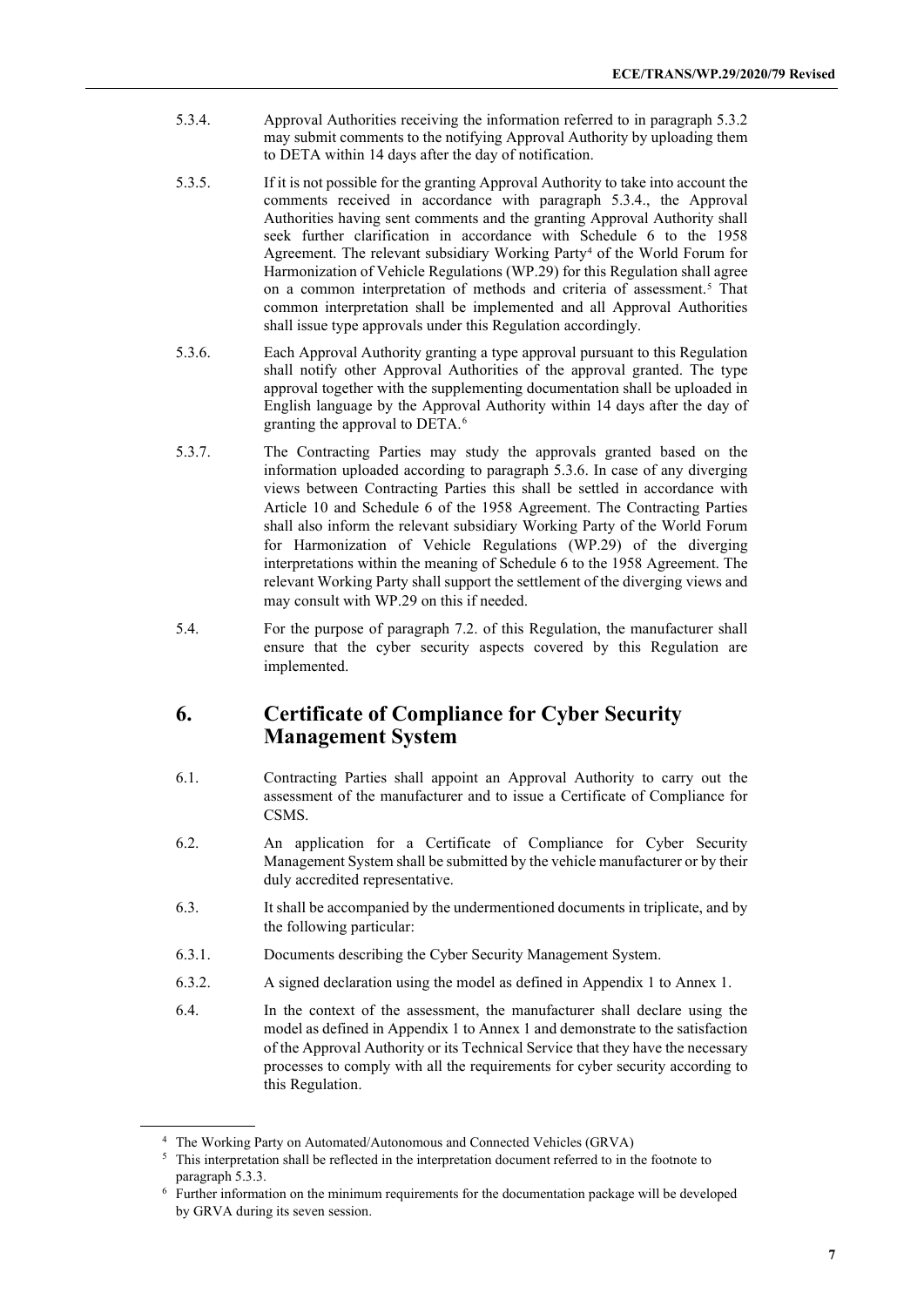- 6.5. When this assessment has been satisfactorily completed and in receipt of a signed declaration from the manufacturer according to the model as defined in Appendix 1 to Annex 1, a certificate named Certificate of Compliance for CSMS as described in Annex 4 to this Regulation (hereinafter the Certificate of Compliance for CSMS) shall be granted to the manufacturer.
- 6.6. The Approval Authority or its Technical Service shall use the model set out in Annex 4 to this Regulation for the Certificate of Compliance for CSMS.
- 6.7. The Certificate of Compliance for CSMS shall remain valid for a maximum of three years from the date of deliverance of the certificate unless it is withdrawn.
- 6.8. The Approval Authority which has granted the Certificate of Compliance for CSMS may at any time verify that the requirements for it continue to be met. The Approval Authority shall withdraw the Certificate of Compliance for CSMS if the requirements laid down in this Regulation are no longer met.
- 6.9. The manufacturer shall inform the Approval Authority or its Technical Service of any change that will affect the relevance of the Certificate of Compliance for CSMS. After consultation with the manufacturer, the Approval Authority or its Technical Service shall decide whether new checks are necessary.
- 6.10. In due time, permitting the Approval Authority to complete its assessment before the end of the period of validity of the Certificate of Compliance for CSMS, the manufacturer shall apply for a new or for the extension of the existing Certificate of Compliance for CSMS. The Approval Authority shall, subject to a positive assessment, issue a new Certificate of Compliance for CSMS or extend its validity for a further period of three years. The Approval Authority shall verify that the CSMS continue to comply with the requirements of this Regulation. The Approval Authority shall issue a new certificate in cases where changes have been brought to the attention of the Approval Authority or its Technical Service and the changes have been positively reassessed.
- 6.11. The expiry or withdrawal of the manufacturer's Certificate of Compliance for CSMS shall be considered, with regard to the vehicle types to which the CSMS concerned was relevant, as modification of approval, as referred to in paragraph 8, which may include the withdrawal of the approval if the conditions for granting the approval are not met anymore.

#### **7. Specifications**

- 7.1. General specifications
- 7.1.1. The requirements of this Regulation shall not restrict provisions or requirements of other UN Regulations.
- 7.2. Requirements for the Cyber Security Management System
- 7.2.1. For the assessment the Approval Authority or its Technical Service shall verify that the vehicle manufacturer has a Cyber Security Management System in place and shall verify its compliance with this Regulation.
- 7.2.2. The Cyber Security Management System shall cover the following aspects:
- 7.2.2.1. The vehicle manufacturer shall demonstrate to an Approval Authority or Technical Service that their Cyber Security Management System applies to the following phases:
	- (a) Development phase;
	- (b) Production phase;
	- (c) Post-production phase.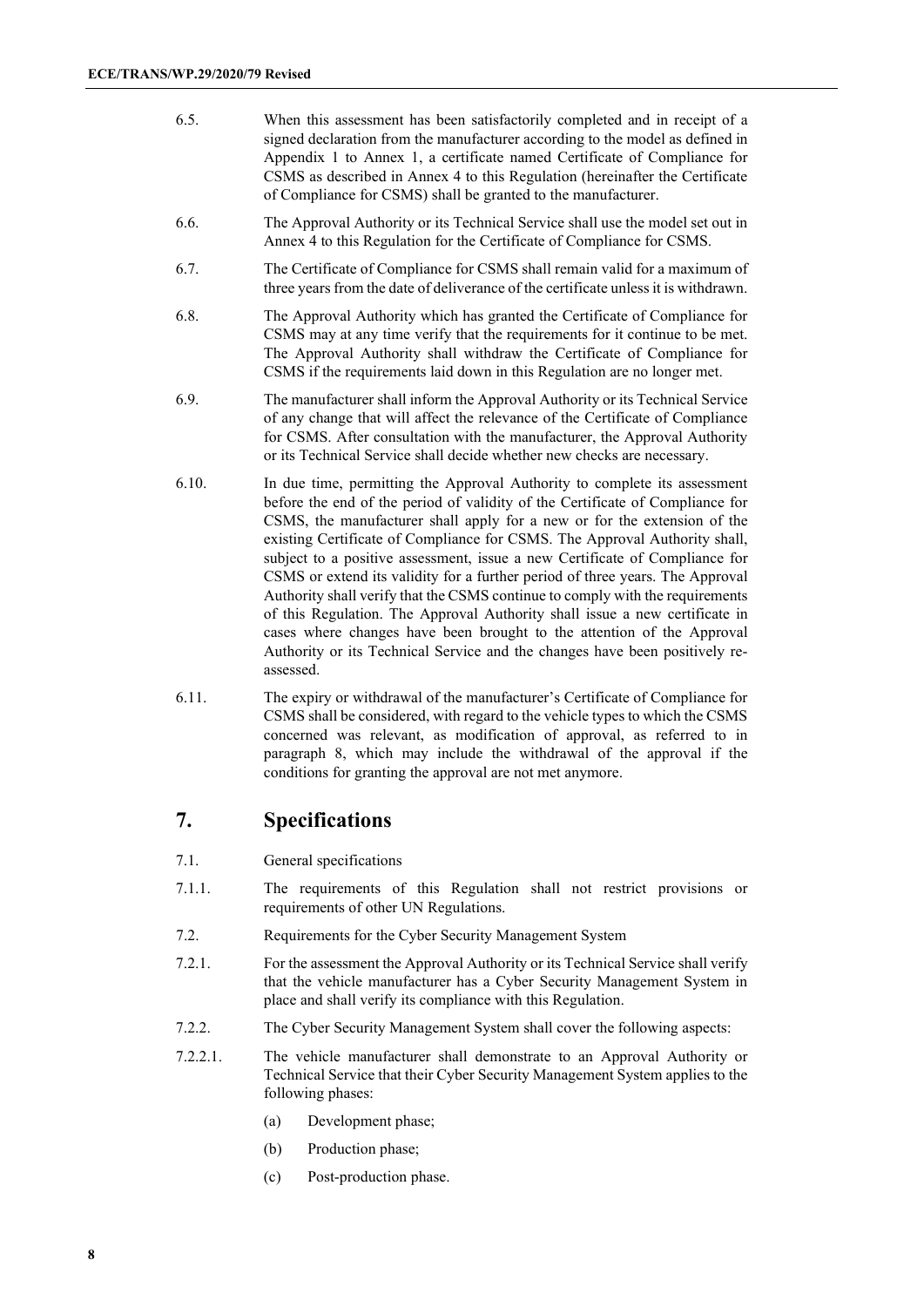- 7.2.2.2. The vehicle manufacturer shall demonstrate that the processes used within their Cyber Security Management System ensure security is adequately considered, including risks and mitigations listed in Annex 5. This shall include:
	- (a) The processes used within the manufacturer's organization to manage cyber security;
	- (b) The processes used for the identification of risks to vehicle types. Within these processes, the threats in Annex 5, Part A, and other relevant threats shall be considered;
	- (c) The processes used for the assessment, categorization and treatment of the risks identified;
	- (d) The processes in place to verify that the risks identified are appropriately managed;
	- (e) The processes used for testing the cyber security of a vehicle type;
	- (f) The processes used for ensuring that the risk assessment is kept current;
	- (g) The processes used to monitor for, detect and respond to cyber-attacks, cyber threats and vulnerabilities on vehicle types and the processes used to assess whether the cyber security measures implemented are still effective in the light of new cyber threats and vulnerabilities that have been identified.
	- (h) The processes used to provide relevant data to support analysis of attempted or successful cyber-attacks.
- 7.2.2.3. The vehicle manufacturer shall demonstrate that the processes used within their Cyber Security Management System will ensure that, based on categorization referred to in paragraph 7.2.2.2 (c) and 7.2.2.2 (g), cyber threats and vulnerabilities which require a response from the vehicle manufacturer shall be mitigated within a reasonable timeframe.
- 7.2.2.4. The vehicle manufacturer shall demonstrate that the processes used within their Cyber Security Management System will ensure that the monitoring referred to in paragraph 7.2.2.2 (g) shall be continual. This shall:
	- (a) Include vehicles after first registration in the monitoring;
	- (b) Include the capability to analyse and detect cyber threats, vulnerabilities and cyber-attacks from vehicle data and vehicle logs. This capability shall respect paragraph 1.3. and the privacy rights of car owners or drivers, particularly with respect to consent.
- 7.2.2.5. The vehicle manufacturer shall be required to demonstrate how their Cyber Security Management System will manage dependencies that may exist with contracted suppliers, service providers or manufacturer's sub-organizations in regards of the requirements of paragraph 7.2.2.2.
- 7.3. Requirements for vehicle types
- 7.3.1. The manufacturer shall have a valid Certificate of Compliance for the Cyber Security Management System relevant to the vehicle type being approved.

However, for type approvals prior to 1 July 2024, if the vehicle manufacturer can demonstrate that the vehicle type could not be developed in compliance with the CSMS, then the vehicle manufacturer shall demonstrate that cyber security was adequately considered during the development phase of the vehicle type concerned.

7.3.2. The vehicle manufacturer shall identify and manage, for the vehicle type being approved, supplier-related risks.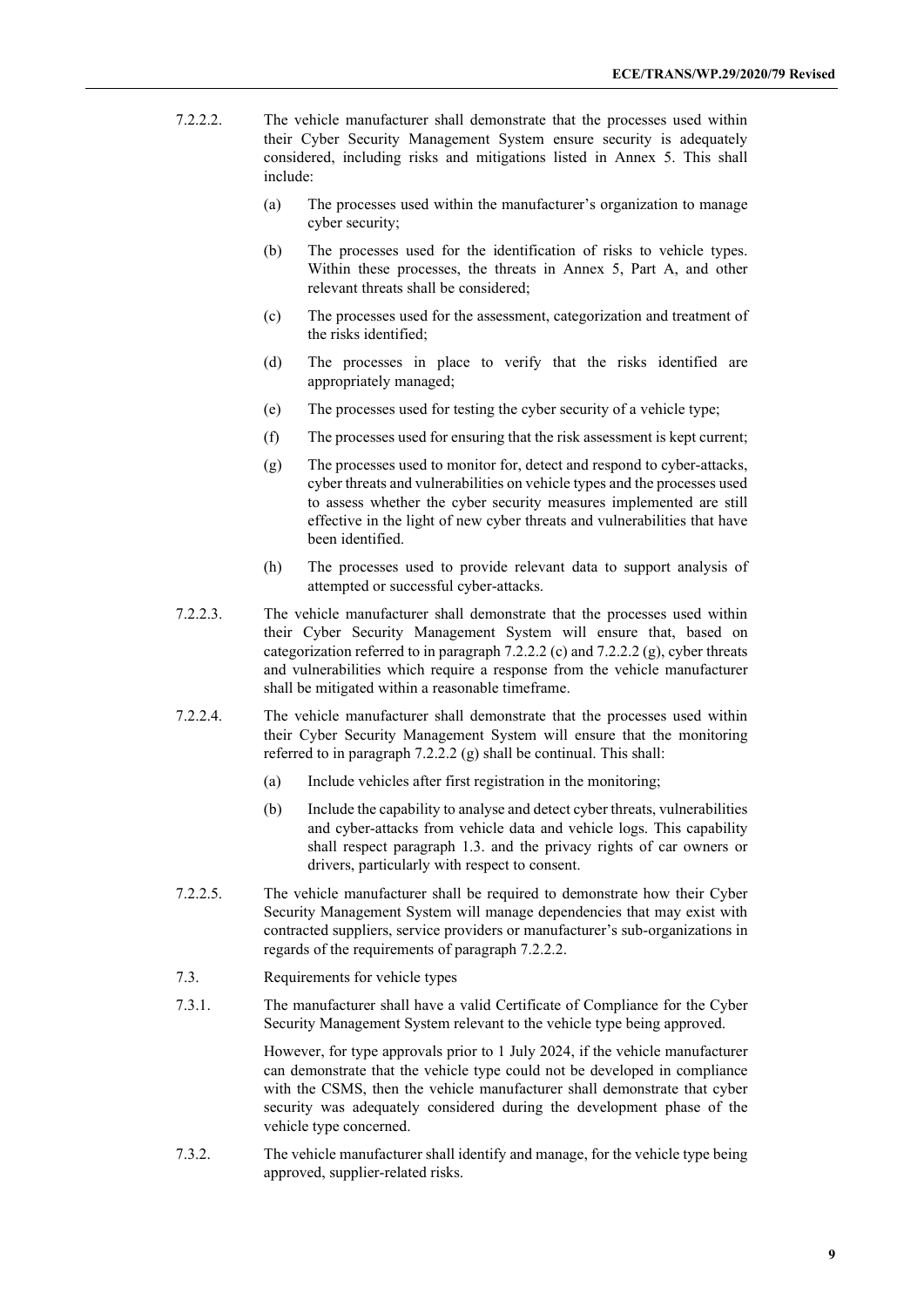- 7.3.3. The vehicle manufacturer shall identify the critical elements of the vehicle type and perform an exhaustive risk assessment for the vehicle type and shall treat/manage the identified risks appropriately. The risk assessment shall consider the individual elements of the vehicle type and their interactions. The risk assessment shall further consider interactions with any external systems. While assessing the risks, the vehicle manufacturer shall consider the risks related to all the threats referred to in Annex 5, Part A, as well as any other relevant risk.
- 7.3.4. The vehicle manufacturer shall protect the vehicle type against risks identified in the vehicle manufacturer's risk assessment. Proportionate mitigations shall be implemented to protect the vehicle type. The mitigations implemented shall include all mitigations referred to in Annex 5, Part B and C which are relevant for the risks identified. However, if a mitigation referred to in Annex 5, Part B or C, is not relevant or not sufficient for the risk identified, the vehicle manufacturer shall ensure that another appropriate mitigation is implemented.

In particular, for type approvals prior to 1 July 2024, the vehicle manufacturer shall ensure that another appropriate mitigation is implemented if a mitigation measure referred to in Annex 5, Part B or C is technically not feasible. The respective assessment of the technical feasibility shall be provided by the manufacturer to the approval authority.

- 7.3.5. The vehicle manufacturer shall put in place appropriate and proportionate measures to secure dedicated environments on the vehicle type (if provided) for the storage and execution of aftermarket software, services, applications or data.
- 7.3.6. The vehicle manufacturer shall perform, prior to type approval, appropriate and sufficient testing to verify the effectiveness of the security measures implemented.
- 7.3.7. The vehicle manufacturer shall implement measures for the vehicle type to:
	- (a) Detect and prevent cyber-attacks against vehicles of the vehicle type;
	- (b) Support the monitoring capability of the vehicle manufacturer with regards to detecting threats, vulnerabilities and cyber-attacks relevant to the vehicle type;
	- (c) Provide data forensic capability to enable analysis of attempted or successful cyber-attacks.
- 7.3.8. Cryptographic modules used for the purpose of this Regulation shall be in line with consensus standards. If the cryptographic modules used are not in line with consensus standards, then the vehicle manufacturer shall justify their use.
- 7.4. Reporting provisions
- 7.4.1. The vehicle manufacturer shall report at least once a year, or more frequently if relevant, to the Approval Authority or the Technical Service the outcome of their monitoring activities, as defined in paragraph  $7.2.2.2.(g)$ ), this shall include relevant information on new cyber-attacks. The vehicle manufacturer shall also report and confirm to the Approval Authority or the Technical Service that the cyber security mitigations implemented for their vehicle types are still effective and any additional actions taken.
- 7.4.2 The Approval Authority or the Technical Service shall verify the provided information and, if necessary, require the vehicle manufacturer to remedy any detected ineffectiveness.

If the reporting or response is not sufficient the Approval Authority may decide to withdraw the CSMS in compliance with paragraph 6.8.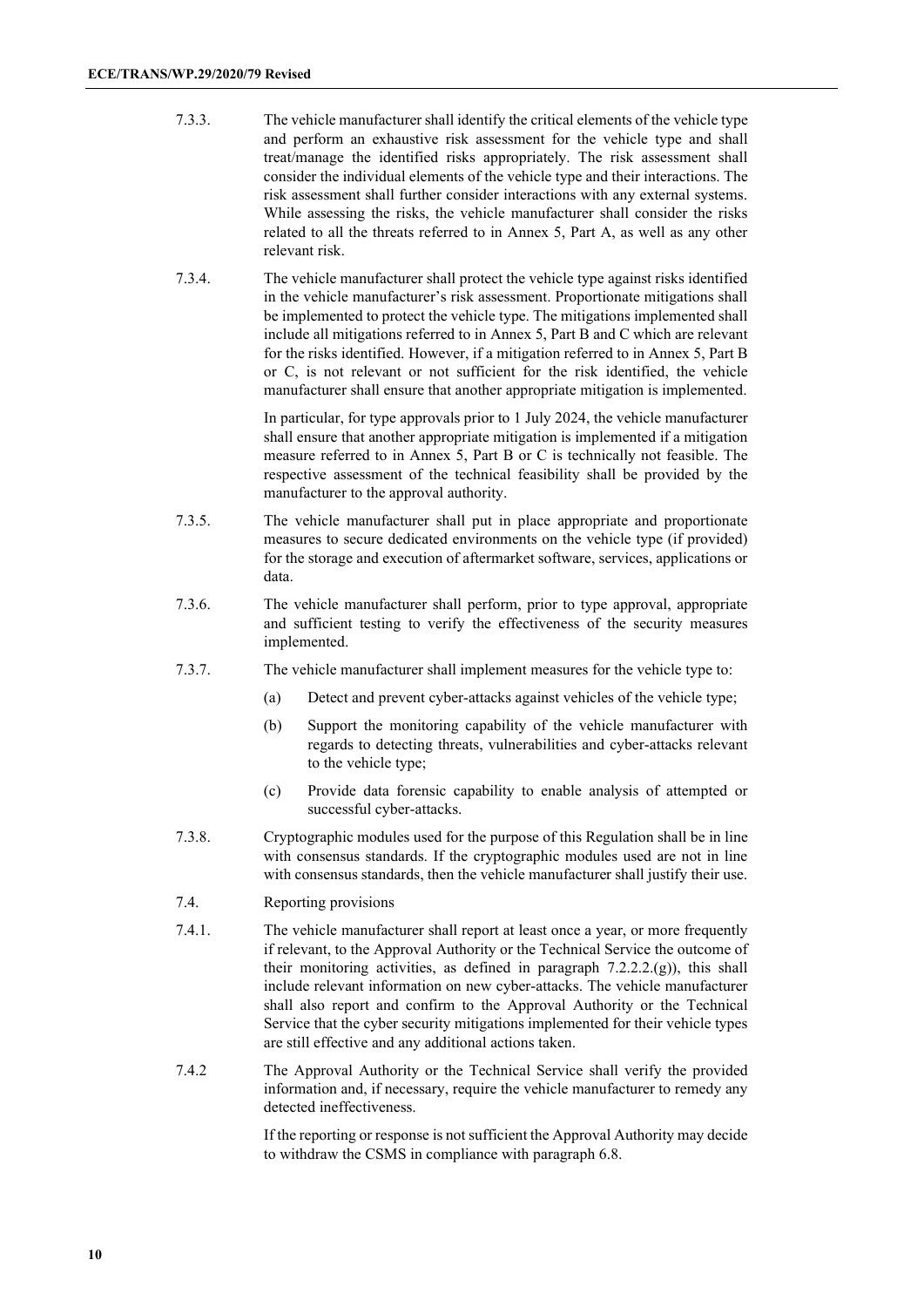#### **8. Modification and extension of the vehicle type**

- 8.1. Every modification of the vehicle type which affects its technical performance with respect to cybersecurity and/or documentation required in this Regulation shall be notified to the approval authority which approved the vehicle type. The Approval Authority may then either:
- 8.1.1. Consider that the modifications made still comply with the requirements and documentation of existing type approval; or
- 8.1.2. Proceed to necessary complementary assessment pursuant to paragraph 5, and require, where relevant, a further test report from the Technical Service responsible for conducting the tests.
- 8.1.3. Confirmation or extension or refusal of approval, specifying the alterations, shall be communicated by means of a communication form conforming to the model in Annex 2 to this Regulation. The Approval Authority issuing the extension of approval shall assign a series number for such an extension and inform there of the other Parties to the 1958 Agreement applying this Regulation by means of a communication form conforming to the model in Annex 2 to this Regulation.

#### **9. Conformity of production**

- 9.1. The Conformity of Production Procedures shall comply with those set out in the 1958 Agreement, Schedule 1 (E/ECE/TRANS/505/Rev.3) with the following requirements:
- 9.1.1. The holder of the approval shall ensure that results of the conformity of production tests are recorded and that the annexed documents remain available for a period determined in agreement with the Approval Authority or its Technical Service. This period shall not exceed 10 years counted from the time when production is definitively discontinued;
- 9.1.2. The Approval Authority which has granted type approval may at any time verify the conformity control methods applied in each production facility. The normal frequency of these verifications shall be once every three years.

#### **10. Penalties for non-conformity of production**

- 10.1. The approval granted in respect of a vehicle type pursuant to this Regulation may be withdrawn if the requirements laid down in this Regulation are not complied with or if sample vehicles fail to comply with the requirements of this Regulation.
- 10.2. If an Approval Authority withdraws an approval it has previously granted, it shall forthwith so notify the Contracting Parties applying this Regulation, by means of a communication form conforming to the model in Annex 2 to this Regulation.

#### **11. Production definitively discontinued**

11.1. If the holder of the approval completely ceases to manufacture a type of vehicle approved in accordance with this Regulation, he shall so inform the authority which granted the approval. Upon receiving the relevant communication that authority shall inform thereof the other Contracting Parties to the Agreement applying this Regulation by means of a copy of the approval form bearing at the end, in large letters, the signed and dated annotation "PRODUCTION DISCONTINUED".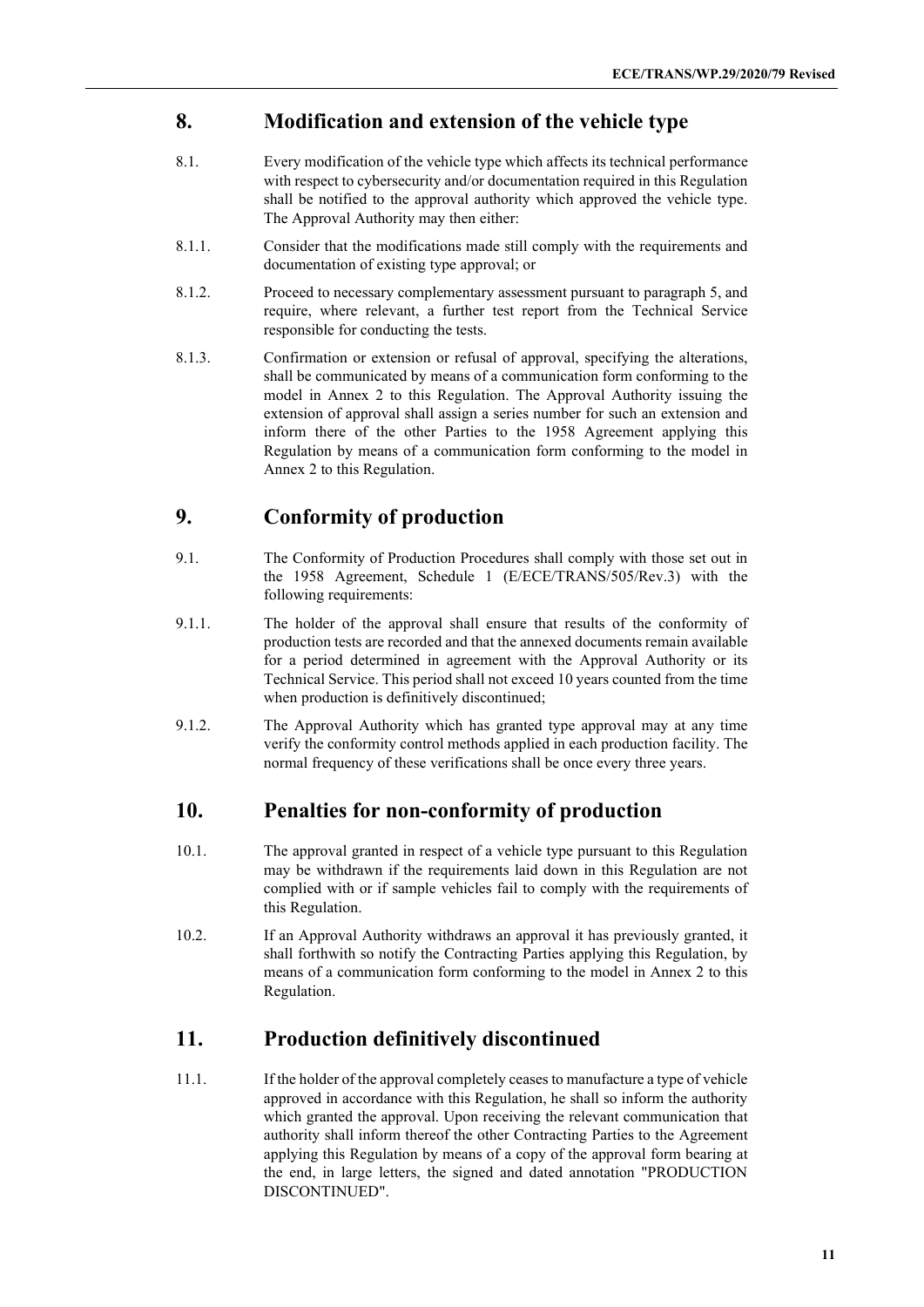# **12. Names and addresses of Technical Services responsible for conducting approval test, and of Type Approval Authorities**

12.1. The Contracting Parties to the Agreement which apply this Regulation shall communicate to the United Nations Secretariat the names and addresses of the Technical Services responsible for conducting approval tests and of the Type Approval Authorities which grant approval and to which forms certifying approval or extension or refusal or withdrawal of approval, issued in other countries, are to be sent.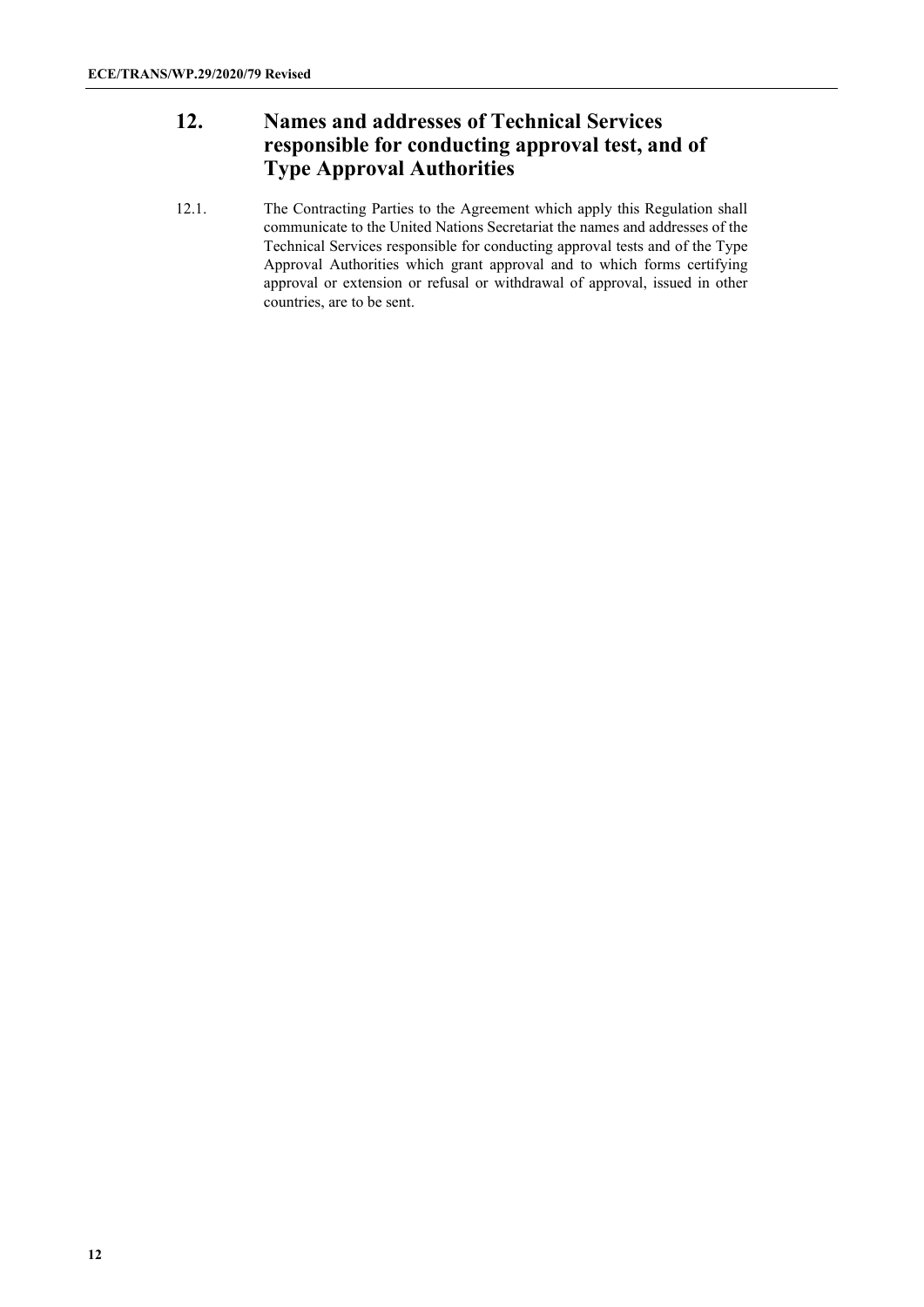#### **Information document**

The following information, if applicable, shall be supplied in triplicate and include a list of contents. Any drawings shall be supplied in appropriate scale and in sufficient detail on size A4 or on a folder of A4 format. Photographs, if any, shall show sufficient detail.

- 1. Make (trade name of manufacturer): ........................................................................... 2. Type and general commercial description(s):............................................................... 3. Means of identification of type, if marked on the vehicle: ........................................... 4. Location of that marking: ............................................................................................. 5. Category(ies) of vehicle:............................................................................................... 6. Name and address of manufacturer/ manufacturer's representative:............................. 7. Name(s) and Address(es) of assembly plant(s): ........................................................... 8. Photograph(s) and/or drawing(s) of a representative vehicle: ...................................... 9. Cyber Security 9.1. General construction characteristics of the vehicle type, including: (a) The vehicle systems which are relevant to the cyber security of the vehicle type; (b) The components of those systems that are relevant to cyber security; (c) The interactions of those systems with other systems within the vehicle type and external interfaces. 9.2. Schematic representation of the vehicle type 9.3. The number of the Certificate of Compliance for CSMS: ............................................ 9.4. Documents for the vehicle type to be approved describing the outcome of its risk assessment and the identified risks: .............................................................................. 9.5 Documents for the vehicle type to be approved describing the mitigations that have been implemented on the systems listed, or to the vehicle type, and how they address the stated risks: ............................................................................................................. 9.6. Documents for the vehicle type to be approved describing protection of dedicated environments for aftermarket software, services, applications or data:..............................
- 9.7. Documents for the vehicle type to be approved describing what tests have been used to verify the cyber security of the vehicle type and its systems and the outcome of those tests:.....................................................................................................................
- 9.8. Description of the consideration of the supply chain with respect to cyber security:...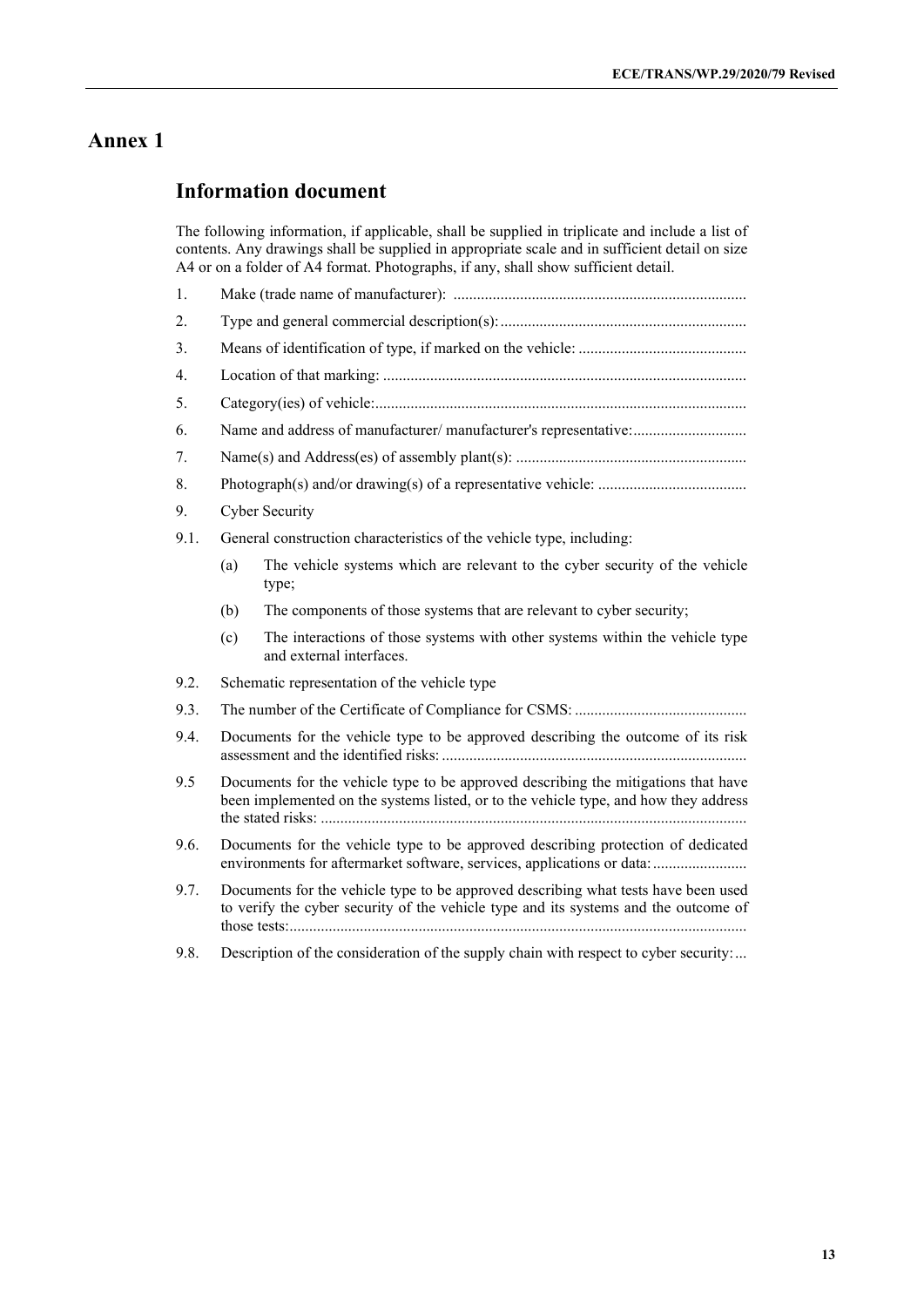# **Annex 1 - Appendix 1**

# **Model of Manufacturer's Declaration of Compliance for CSMS**

#### **Manufacturer's declaration of compliance with the requirements for the Cyber Security Management System**

| the requirements for the Cyber Security Management System laid down in<br>paragraph 7.2 of UN Regulation [15X] are installed and will be maintained. |
|------------------------------------------------------------------------------------------------------------------------------------------------------|
|                                                                                                                                                      |
|                                                                                                                                                      |
|                                                                                                                                                      |
|                                                                                                                                                      |
|                                                                                                                                                      |

(*Stamp and signature of the manufacturer's representative*)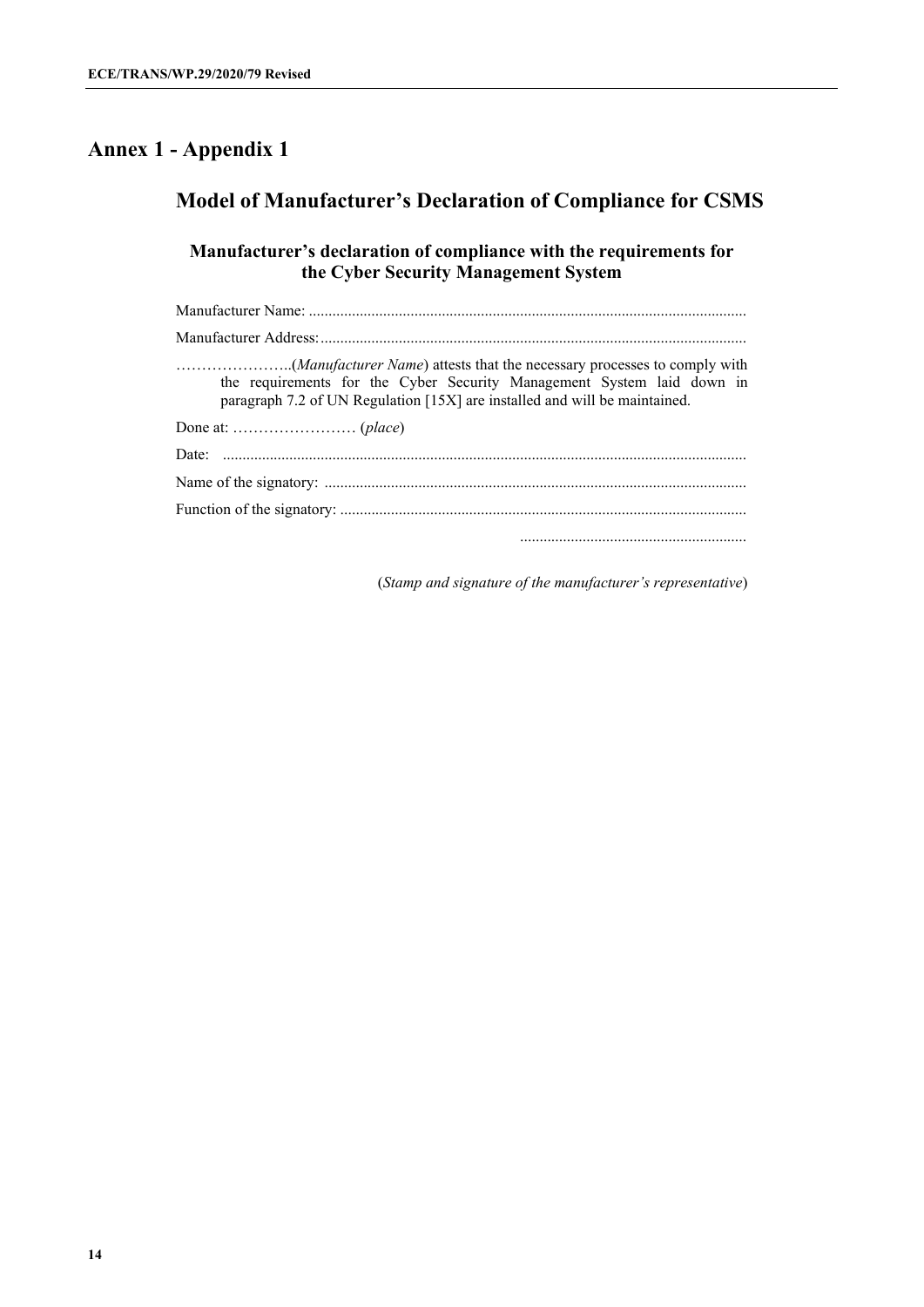# **Communication**

(Maximum format: A4 (210 x 297 mm))

|      | issued by:<br>Name of administration:                                                                                                                                           |  |  |  |  |  |
|------|---------------------------------------------------------------------------------------------------------------------------------------------------------------------------------|--|--|--|--|--|
|      |                                                                                                                                                                                 |  |  |  |  |  |
|      |                                                                                                                                                                                 |  |  |  |  |  |
|      |                                                                                                                                                                                 |  |  |  |  |  |
|      |                                                                                                                                                                                 |  |  |  |  |  |
|      | Concerning: <sup>8</sup><br>Approval granted<br>Approval extended<br>Approval withdrawn with effect from dd/mm/yyyy<br>Approval refused<br>Production definitively discontinued |  |  |  |  |  |
|      | of a vehicle type, pursuant to UN Regulation No. [15X]                                                                                                                          |  |  |  |  |  |
|      |                                                                                                                                                                                 |  |  |  |  |  |
|      |                                                                                                                                                                                 |  |  |  |  |  |
|      |                                                                                                                                                                                 |  |  |  |  |  |
| 1.   |                                                                                                                                                                                 |  |  |  |  |  |
| 2.   |                                                                                                                                                                                 |  |  |  |  |  |
| 3.   |                                                                                                                                                                                 |  |  |  |  |  |
| 3.1. |                                                                                                                                                                                 |  |  |  |  |  |
| 4.   |                                                                                                                                                                                 |  |  |  |  |  |
| 5.   | Name and address of manufacturer / manufacturer's representative:                                                                                                               |  |  |  |  |  |
| 6.   |                                                                                                                                                                                 |  |  |  |  |  |
| 7.   | Number of the certificate of compliance for cyber security management system:                                                                                                   |  |  |  |  |  |
| 8.   |                                                                                                                                                                                 |  |  |  |  |  |
| 9.   |                                                                                                                                                                                 |  |  |  |  |  |
| 10.  |                                                                                                                                                                                 |  |  |  |  |  |
| 11.  |                                                                                                                                                                                 |  |  |  |  |  |
| 12.  |                                                                                                                                                                                 |  |  |  |  |  |
| 13.  |                                                                                                                                                                                 |  |  |  |  |  |
| 14.  |                                                                                                                                                                                 |  |  |  |  |  |
| 15.  | The index to the information package lodged with the Approval Authority, which may<br>be obtained on request is attached:                                                       |  |  |  |  |  |

<span id="page-14-0"></span> $7$  Distinguishing number of the country which has granted/extended/refused/withdrawn approval (see approval provisions in the Regulation).

<span id="page-14-1"></span><sup>&</sup>lt;sup>8</sup> Strike out what does not apply.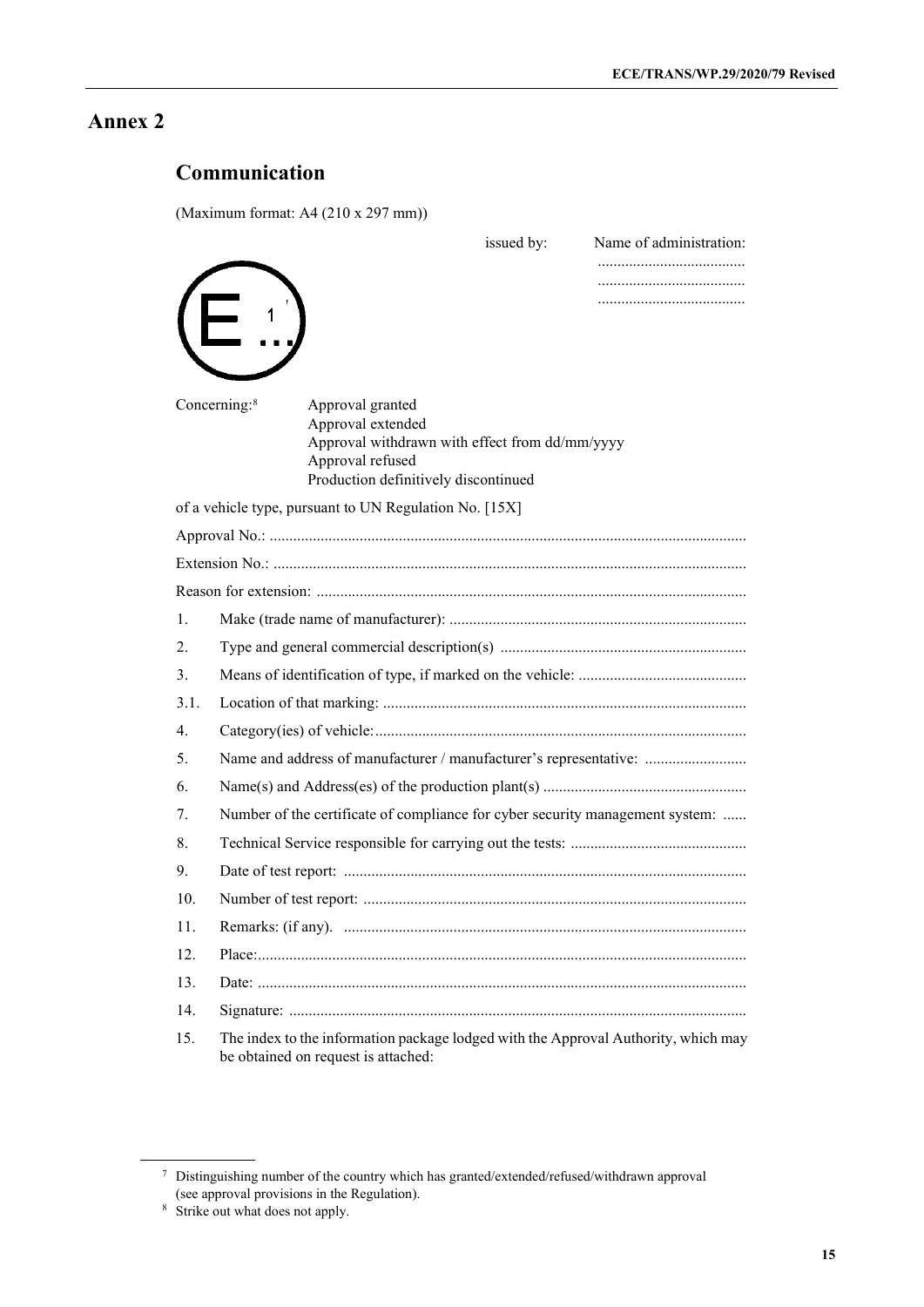## **Arrangement of approval mark**

**Model A** (See paragraph 4.2 of this Regulation)



The above approval mark affixed to a vehicle shows that the road vehicle type concerned has been approved in the Netherlands (E 4), pursuant to Regulation No. [15X], and under the approval number 001234. The first two digits of the approval number indicate that the approval was granted in accordance with the requirements of this Regulation in its original form (00).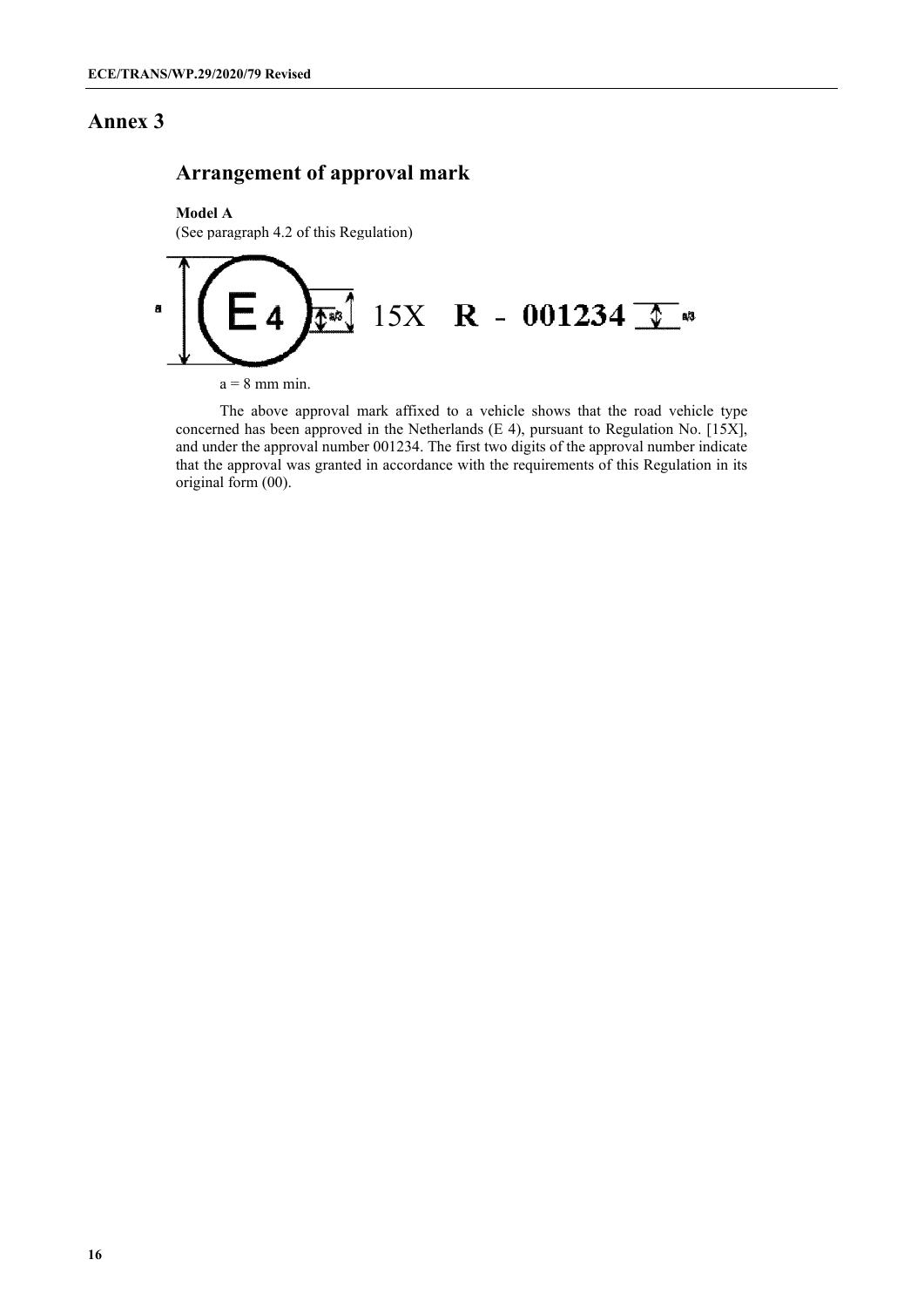# **Model of Certificate of Compliance for CSMS**

#### **Certificate of compliance for cyber security management system**

With UN Regulation No. [*This Regulation*]

Certificate Number [*Reference number*]

[……. *Approval Authority*]

Certifies that

| complies with the provisions of paragraph 7.2 of Regulation No. [15X] |
|-----------------------------------------------------------------------|
|                                                                       |
|                                                                       |
|                                                                       |
| The cortificate is valid until $[$ $Data]$                            |

The certificate is valid until […..*Date*]

Done at [……*Place*]

On […….*Date*]

[………….*Signature*]

Attachments: description of the Cyber Security Management System by the manufacturer.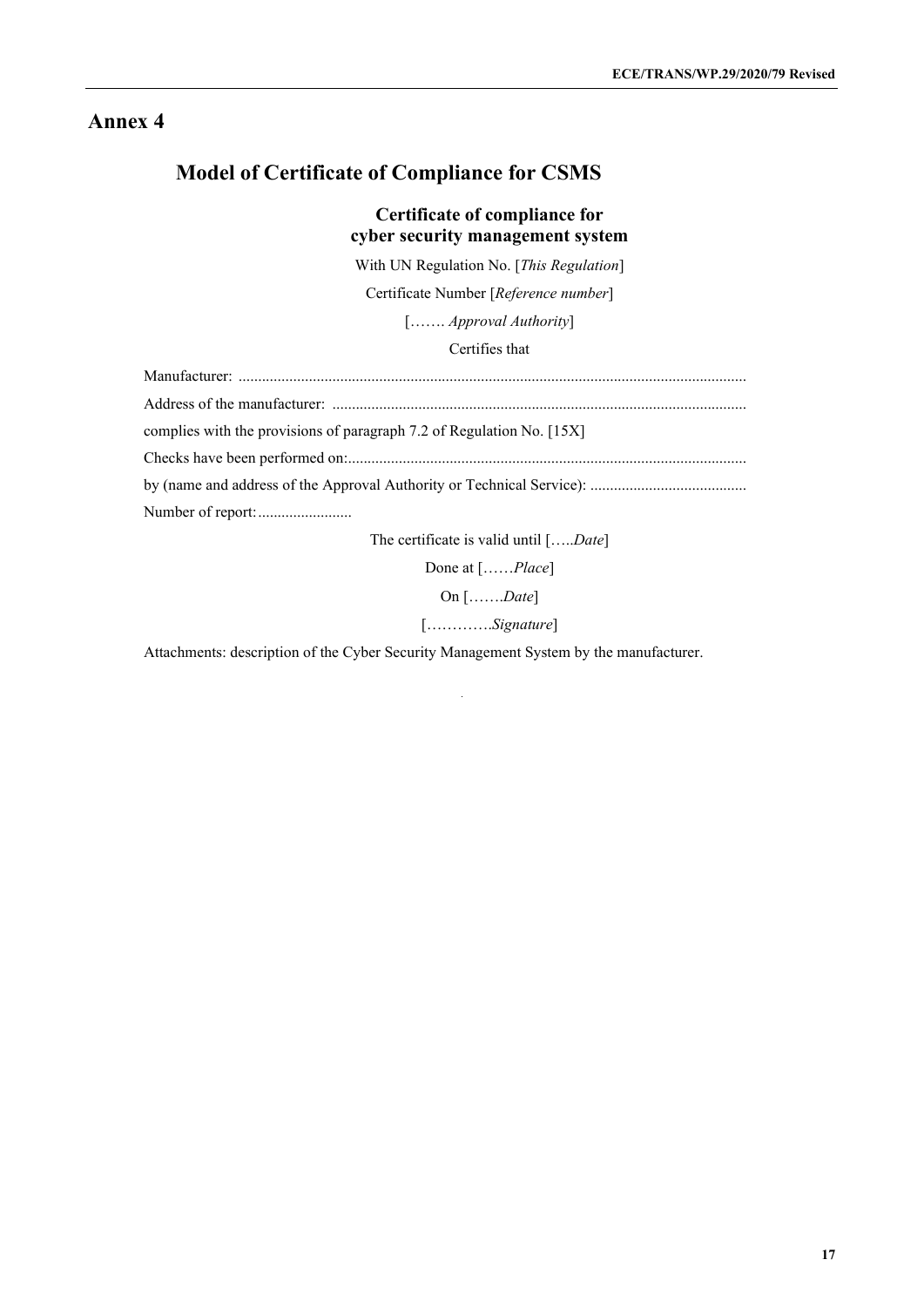## **List of threats and corresponding mitigations**

- 1. This annex consists of three parts. Part A of this annex describes the baseline for threats, vulnerabilities and attack methods. Part B of this annex describes mitigations to the threats which are intended for vehicle types. Part C describes mitigations to the threats which are intended for areas outside of vehicles, e.g. on IT backends.
- 2. Part A, Part B, and Part C shall be considered for risk assessment and mitigations to be implemented by vehicle manufacturers.
- 3. The high-level vulnerability and its corresponding examples have been indexed in Part A. The same indexing has been referenced in the tables in Parts B and C to link each of the attack/vulnerability with a list of corresponding mitigation measures.
- 4. The threat analysis shall also consider possible attack impacts. These may help ascertain the severity of a risk and identify additional risks. Possible attack impacts may include:
	- (a) Safe operation of vehicle affected;
	- (b) Vehicle functions stop working;
	- (c) Software modified, performance altered;
	- (d) Software altered but no operational effects;
	- (e) Data integrity breach;
	- (f) Data confidentiality breach;
	- (g) Loss of data availability;
	- (h) Other, including criminality.

#### **Part A. Vulnerability or attack method related to the threats**

1. High level descriptions of threats and relating vulnerability or attack method are listed in Table A1.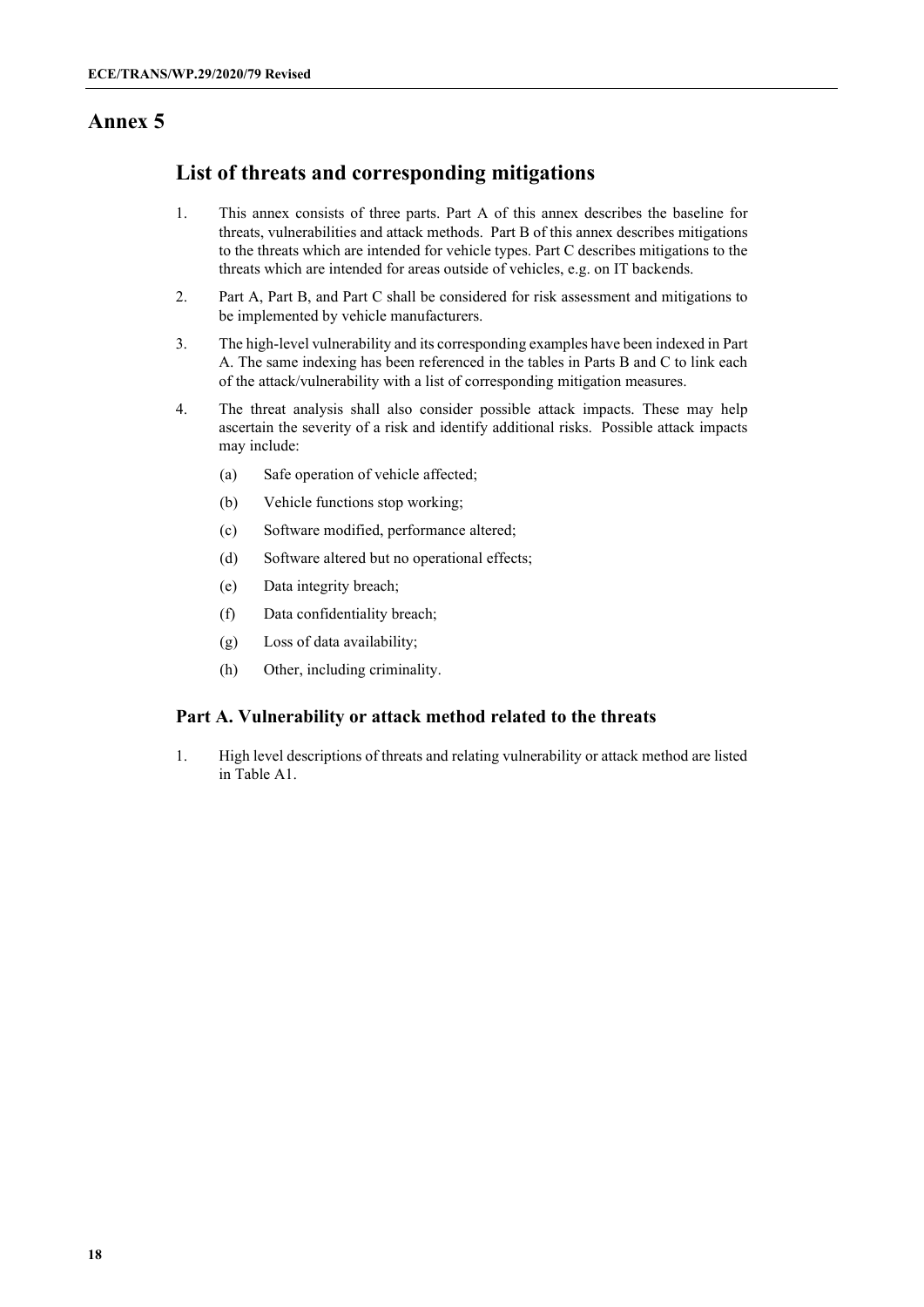| High level and sub-level descriptions of vulnerability/threat     |                |                                                                                                                                      | Example of vulnerability or attack method |                                                                                                                                                               |  |
|-------------------------------------------------------------------|----------------|--------------------------------------------------------------------------------------------------------------------------------------|-------------------------------------------|---------------------------------------------------------------------------------------------------------------------------------------------------------------|--|
| 4.3.1 Threats                                                     |                | Back-end servers used as a<br>means to attack a vehicle or<br>extract data                                                           | 1.1                                       | Abuse of privileges by staff (insider attack)                                                                                                                 |  |
| regarding back-end<br>servers related to<br>vehicles in the field |                |                                                                                                                                      | 1.2                                       | Unauthorized internet access to the server (enabled<br>for example by backdoors, unpatched system<br>software vulnerabilities, SQL attacks or other means)    |  |
|                                                                   |                |                                                                                                                                      | 1.3                                       | Unauthorized physical access to the server<br>(conducted by for example USB sticks or other<br>media connecting to the server)                                |  |
|                                                                   | 2              | Services from back-end server<br>being disrupted, affecting the<br>operation of a vehicle                                            | 2.1                                       | Attack on back-end server stops it functioning,<br>for example it prevents it from interacting with<br>vehicles and providing services they rely on           |  |
|                                                                   | 3              | Vehicle related data held on                                                                                                         | 3.1                                       | Abuse of privileges by staff (insider attack)                                                                                                                 |  |
|                                                                   |                | back-end servers being lost or<br>compromised ("data breach")                                                                        | 3.2                                       | Loss of information in the cloud. Sensitive data<br>may be lost due to attacks or accidents when data is<br>stored by third-party cloud service providers     |  |
|                                                                   |                |                                                                                                                                      | 3.3                                       | Unauthorized internet access to the server<br>(enabled for example by backdoors, unpatched<br>system software vulnerabilities, SQL attacks or other<br>means) |  |
|                                                                   |                |                                                                                                                                      | 3.4                                       | Unauthorized physical access to the server<br>(conducted for example by USB sticks or other<br>media connecting to the server)                                |  |
|                                                                   |                |                                                                                                                                      | 3.5                                       | Information breach by unintended sharing of data<br>(e.g. admin errors)                                                                                       |  |
| 4.3.2 Threats to<br>vehicles regarding<br>their communication     | $\overline{4}$ | Spoofing of messages or data<br>received by the vehicle                                                                              | 4.1                                       | Spoofing of messages by impersonation (e.g.<br>802.11p V2X during platooning, GNSS messages,<br>etc.)                                                         |  |
| channels                                                          |                |                                                                                                                                      | 4.2                                       | Sybil attack (in order to spoof other vehicles as if<br>there are many vehicles on the road)                                                                  |  |
|                                                                   | 5              | Communication channels used<br>to conduct unauthorized<br>manipulation, deletion or other<br>amendments to vehicle held<br>code/data | 5.1                                       | Communications channels permit code injection, for<br>example tampered software binary might be injected<br>into the communication stream                     |  |
|                                                                   |                |                                                                                                                                      | 5.2                                       | Communications channels permit manipulate of<br>vehicle held data/code                                                                                        |  |
|                                                                   |                |                                                                                                                                      | 5.3                                       | Communications channels permit overwrite of<br>vehicle held data/code                                                                                         |  |
|                                                                   |                |                                                                                                                                      | 5.4                                       | Communications channels permit erasure of vehicle<br>held data/code                                                                                           |  |
|                                                                   |                |                                                                                                                                      | 5.5                                       | Communications channels permit introduction of<br>data/code to the vehicle (write data code)                                                                  |  |
|                                                                   | 6              | Communication channels<br>permit untrusted/unreliable<br>messages to be accepted or are                                              | 6.1                                       | Accepting information from an unreliable or<br>untrusted source                                                                                               |  |
|                                                                   |                |                                                                                                                                      | 6.2                                       | Man in the middle attack/session hijacking                                                                                                                    |  |

| Table A1                                                      |  |  |
|---------------------------------------------------------------|--|--|
| List of vulnerability or attack method related to the threats |  |  |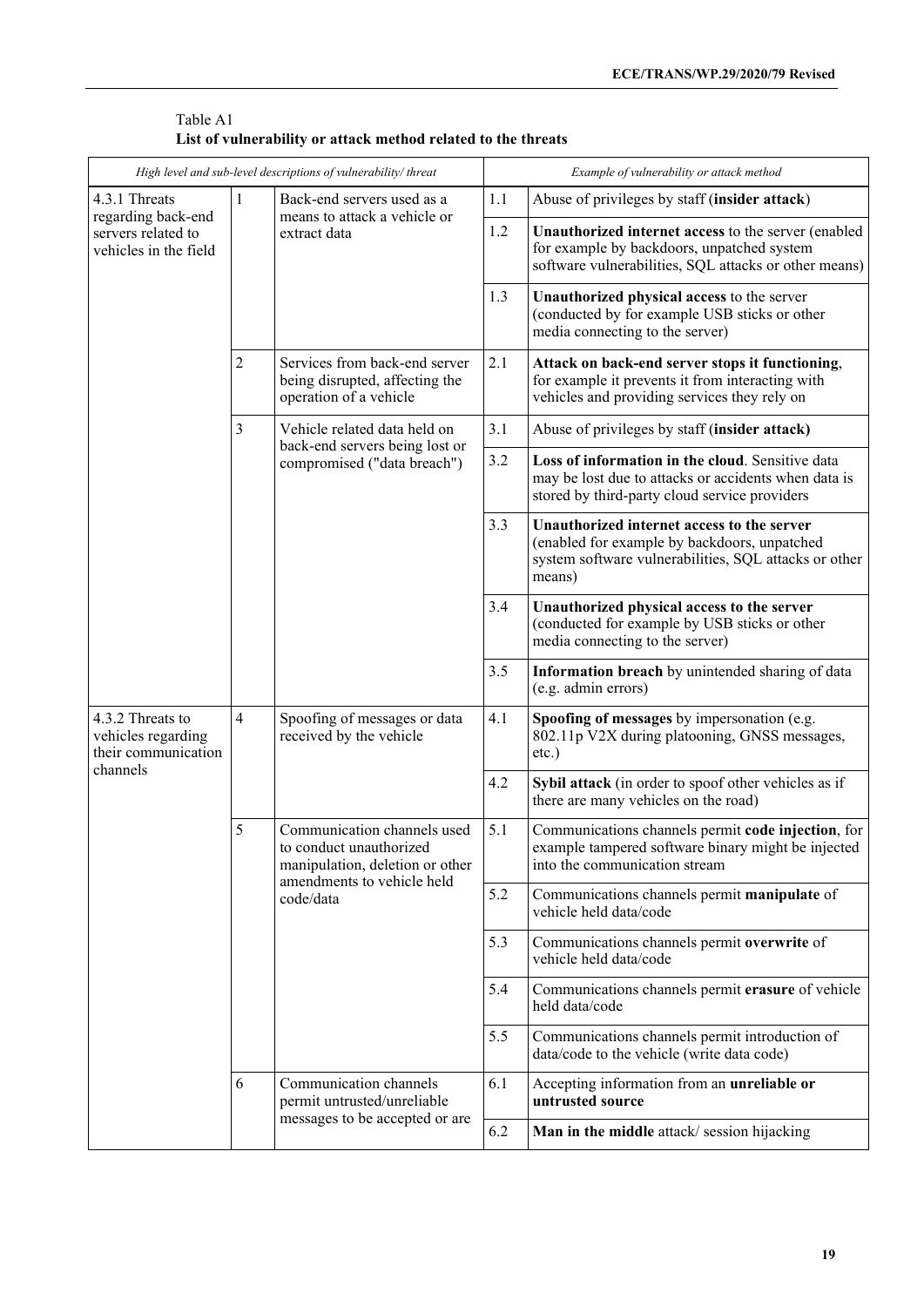#### **ECE/TRANS/WP.29/2020/79 Revised**

| High level and sub-level descriptions of vulnerability/threat |                                                                                                                                                  |                                                                                                                                                                                 | Example of vulnerability or attack method                                                                                      |                                                                                                                                                              |  |
|---------------------------------------------------------------|--------------------------------------------------------------------------------------------------------------------------------------------------|---------------------------------------------------------------------------------------------------------------------------------------------------------------------------------|--------------------------------------------------------------------------------------------------------------------------------|--------------------------------------------------------------------------------------------------------------------------------------------------------------|--|
|                                                               |                                                                                                                                                  | vulnerable to session<br>hijacking/replay attacks                                                                                                                               | 6.3                                                                                                                            | Replay attack, for example an attack against a<br>communication gateway allows the attacker to<br>downgrade software of an ECU or firmware of the<br>gateway |  |
|                                                               | 7                                                                                                                                                | Information can be readily<br>disclosed. For example,<br>through eavesdropping on<br>communications or through<br>allowing unauthorized access to<br>sensitive files or folders | 7.1                                                                                                                            | Interception of information / interfering radiations<br>/ monitoring communications                                                                          |  |
|                                                               |                                                                                                                                                  |                                                                                                                                                                                 | 7.2                                                                                                                            | Gaining unauthorized access to files or data                                                                                                                 |  |
|                                                               | 8                                                                                                                                                | Denial of service attacks via<br>communication channels to<br>disrupt vehicle functions                                                                                         | 8.1                                                                                                                            | Sending a large number of garbage data to vehicle<br>information system, so that it is unable to provide<br>services in the normal manner                    |  |
|                                                               |                                                                                                                                                  |                                                                                                                                                                                 | 8.2                                                                                                                            | <b>Black hole attack</b> , in order to disrupt<br>communication between vehicles the attacker is able<br>to block messages between the vehicles              |  |
|                                                               | 9                                                                                                                                                | An unprivileged user is able to<br>gain privileged access to<br>vehicle systems                                                                                                 | 9.1                                                                                                                            | An unprivileged user is able to gain privileged<br>access, for example root access                                                                           |  |
|                                                               | 10                                                                                                                                               | Viruses embedded in<br>communication media are able<br>to infect vehicle systems                                                                                                | 10.1                                                                                                                           | Virus embedded in communication media infects<br>vehicle systems                                                                                             |  |
|                                                               | 11<br>Messages received by the<br>vehicle (for example X2V or<br>diagnostic messages), or<br>transmitted within it, contain<br>malicious content |                                                                                                                                                                                 | $11.1$                                                                                                                         | Malicious internal (e.g. CAN) messages                                                                                                                       |  |
|                                                               |                                                                                                                                                  | 11.2                                                                                                                                                                            | Malicious V2X messages, e.g. infrastructure to<br>vehicle or vehicle-vehicle messages (e.g. CAM,<br>DENM)                      |                                                                                                                                                              |  |
|                                                               |                                                                                                                                                  | 11.3                                                                                                                                                                            | Malicious diagnostic messages                                                                                                  |                                                                                                                                                              |  |
|                                                               |                                                                                                                                                  |                                                                                                                                                                                 | 11.4                                                                                                                           | Malicious proprietary messages (e.g. those<br>normally sent from OEM or<br>component/system/function supplier)                                               |  |
| 4.3.3. Threats to<br>vehicles regarding<br>their update       | 12<br>Misuse or compromise of<br>update procedures                                                                                               |                                                                                                                                                                                 | 12.1                                                                                                                           | Compromise of over the air software update<br>procedures. This includes fabricating the system<br>update program or firmware                                 |  |
| procedures                                                    |                                                                                                                                                  | 12.2                                                                                                                                                                            | Compromise of local/physical software update<br>procedures. This includes fabricating the system<br>update program or firmware |                                                                                                                                                              |  |
|                                                               |                                                                                                                                                  |                                                                                                                                                                                 | 12.3                                                                                                                           | The software is manipulated before the update<br>process (and is therefore corrupted), although the<br>update process is intact                              |  |
|                                                               |                                                                                                                                                  |                                                                                                                                                                                 | 12.4                                                                                                                           | Compromise of cryptographic keys of the software<br>provider to allow invalid update                                                                         |  |
|                                                               | 13                                                                                                                                               | It is possible to deny legitimate<br>updates                                                                                                                                    | 13.1                                                                                                                           | Denial of Service attack against update server or<br>network to prevent rollout of critical software<br>updates and/or unlock of customer specific features  |  |
| 4.3.4 Threats to<br>vehicles regarding<br>unintended human    | 15                                                                                                                                               | Legitimate actors are able to<br>take actions that would<br>unwittingly facilitate a cyber-                                                                                     | 15.1                                                                                                                           | Innocent victim (e.g. owner, operator or maintenance<br>engineer) being tricked into taking an action to<br>unintentionally load malware or enable an attack |  |
| actions facilitating a<br>cyber attack                        |                                                                                                                                                  | attack                                                                                                                                                                          | 15.2                                                                                                                           | Defined security procedures are not followed                                                                                                                 |  |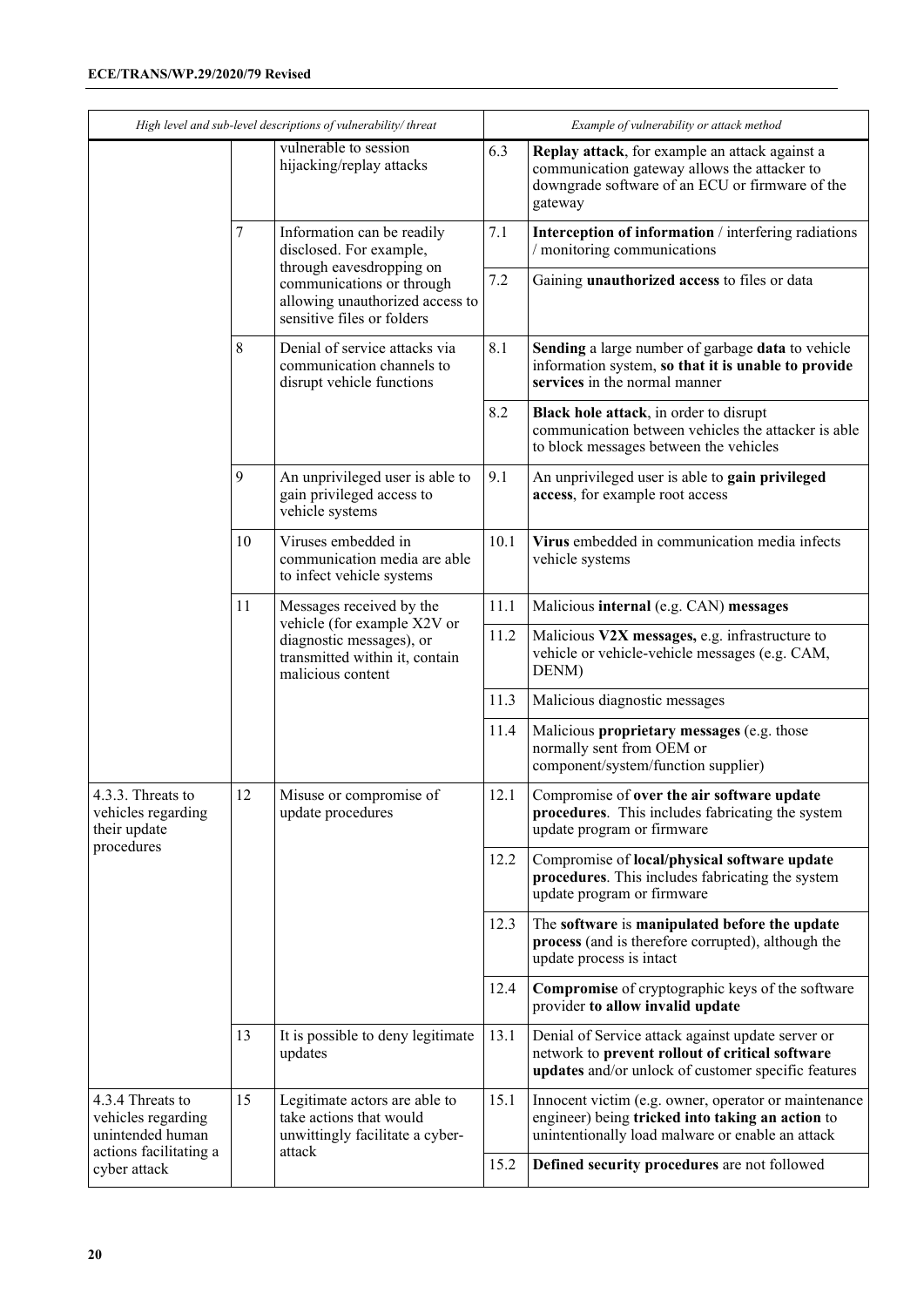| High level and sub-level descriptions of vulnerability/threat                |    |                                                                                                                                                                                                             | Example of vulnerability or attack method |                                                                                                                                                                                                       |  |
|------------------------------------------------------------------------------|----|-------------------------------------------------------------------------------------------------------------------------------------------------------------------------------------------------------------|-------------------------------------------|-------------------------------------------------------------------------------------------------------------------------------------------------------------------------------------------------------|--|
| 4.3.5 Threats to<br>vehicles regarding<br>their external<br>connectivity and | 16 | Manipulation of the<br>connectivity of vehicle<br>functions enables a cyber-<br>attack, this can include<br>telematics; systems that permit<br>remote operations; and systems<br>using short range wireless | 16.1                                      | Manipulation of functions designed to remotely<br>operate systems, such as remote key, immobilizer,<br>and charging pile                                                                              |  |
| connections                                                                  |    |                                                                                                                                                                                                             | 16.2                                      | Manipulation of vehicle telematics (e.g.<br>manipulate temperature measurement of sensitive<br>goods, remotely unlock cargo doors)                                                                    |  |
|                                                                              |    | communications                                                                                                                                                                                              | 16.3                                      | Interference with short range wireless systems or<br>sensors                                                                                                                                          |  |
|                                                                              | 17 | Hosted 3rd party software, e.g.<br>entertainment applications,<br>used as a means to attack<br>vehicle systems                                                                                              | 17.1                                      | Corrupted applications, or those with poor<br>software security, used as a method to attack vehicle<br>systems                                                                                        |  |
|                                                                              | 18 | Devices connected to external<br>interfaces e.g. USB ports, OBD<br>port, used as a means to attack<br>vehicle systems                                                                                       | 18.1                                      | <b>External interfaces</b> such as USB or other ports used<br>as a point of attack, for example through code<br>injection                                                                             |  |
|                                                                              |    |                                                                                                                                                                                                             | 18.2                                      | Media infected with a virus connected to a vehicle<br>system                                                                                                                                          |  |
|                                                                              |    |                                                                                                                                                                                                             | 18.3                                      | Diagnostic access (e.g. dongles in OBD port) used<br>to facilitate an attack, e.g. manipulate vehicle<br>parameters (directly or indirectly)                                                          |  |
| 4.3.6 Threats to<br>vehicle data/code                                        | 19 | Extraction of vehicle data/code                                                                                                                                                                             | 19.1                                      | Extraction of copyright or proprietary software from<br>vehicle systems (product piracy)                                                                                                              |  |
|                                                                              |    |                                                                                                                                                                                                             | 19.2                                      | Unauthorized access to the owner's privacy<br>information such as personal identity, payment<br>account information, address book information,<br>location information, vehicle's electronic ID, etc. |  |
|                                                                              |    |                                                                                                                                                                                                             | 19.3                                      | Extraction of cryptographic keys                                                                                                                                                                      |  |
|                                                                              | 20 | Manipulation of vehicle<br>data/code                                                                                                                                                                        | 20.1                                      | Illegal/unauthorized changes to vehicle's electronic<br>ID                                                                                                                                            |  |
|                                                                              |    |                                                                                                                                                                                                             | 20.2                                      | <b>Identity fraud.</b> For example, if a user wants to<br>display another identity when communicating with<br>toll systems, manufacturer backend                                                      |  |
|                                                                              |    |                                                                                                                                                                                                             | 20.3                                      | Action to circumvent monitoring systems (e.g.<br>hacking/tampering/blocking of messages such as<br>ODR Tracker data, or number of runs)                                                               |  |
|                                                                              |    |                                                                                                                                                                                                             | 20.4                                      | Data manipulation to falsify vehicle's driving data<br>(e.g. mileage, driving speed, driving directions, etc.)                                                                                        |  |
|                                                                              |    |                                                                                                                                                                                                             | 20.5                                      | Unauthorized changes to system diagnostic data                                                                                                                                                        |  |
|                                                                              | 21 | Erasure of data/code                                                                                                                                                                                        | 21.1                                      | Unauthorized deletion/manipulation of system event<br>logs                                                                                                                                            |  |
|                                                                              | 22 | Introduction of malware                                                                                                                                                                                     | 22.2                                      | Introduce malicious software or malicious software<br>activity                                                                                                                                        |  |
|                                                                              | 23 | Introduction of new software or<br>overwrite existing software                                                                                                                                              | 23.1                                      | Fabrication of software of the vehicle control<br>system or information system                                                                                                                        |  |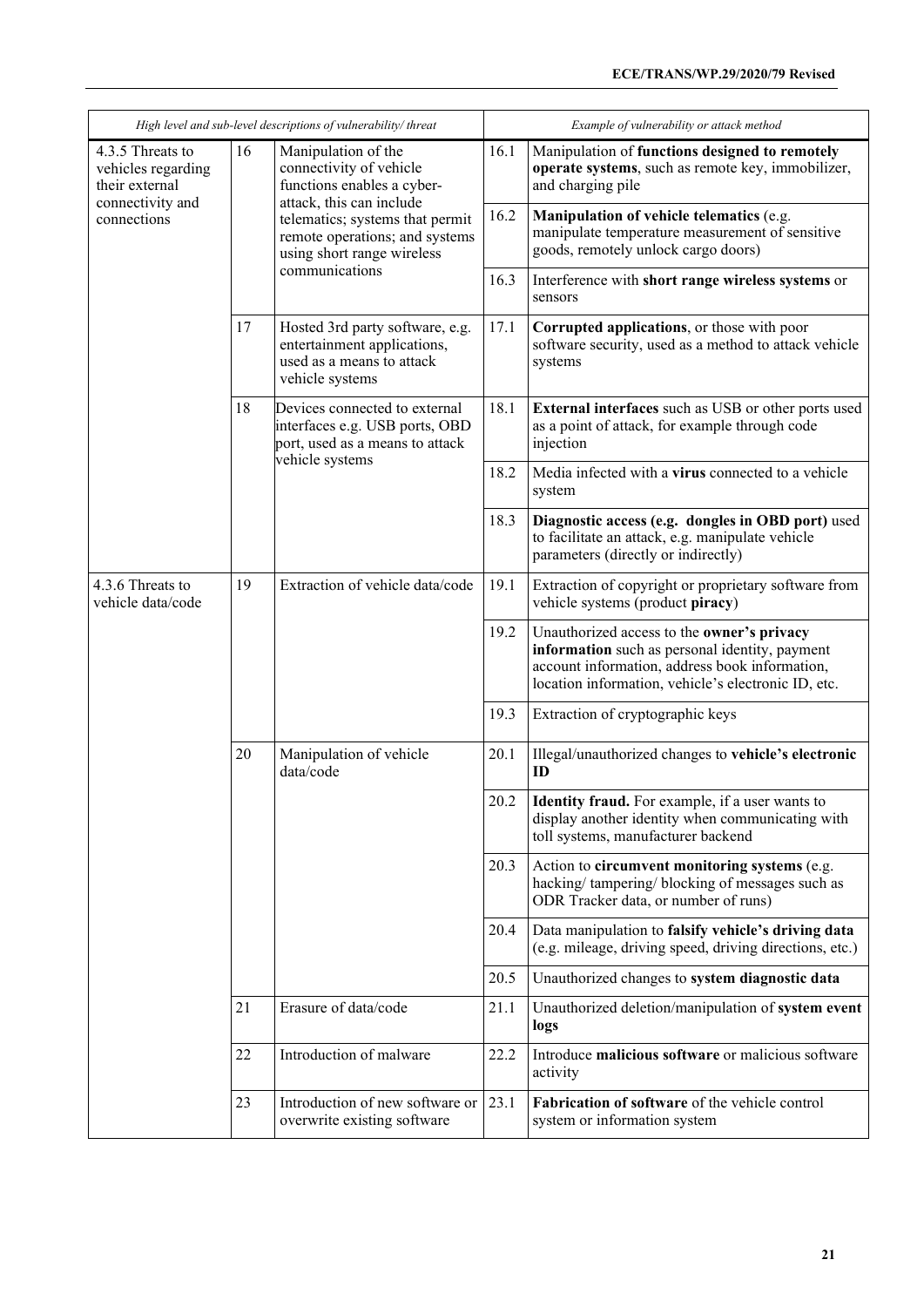| High level and sub-level descriptions of vulnerability/threat    |    |                                                                                   | Example of vulnerability or attack method |                                                                                                                                                                                                                                                                                                                 |
|------------------------------------------------------------------|----|-----------------------------------------------------------------------------------|-------------------------------------------|-----------------------------------------------------------------------------------------------------------------------------------------------------------------------------------------------------------------------------------------------------------------------------------------------------------------|
|                                                                  | 24 | Disruption of systems or<br>operations                                            | 24.1                                      | Denial of service, for example this may be triggered<br>on the internal network by flooding a CAN bus, or<br>by provoking faults on an ECU via a high rate of<br>messaging                                                                                                                                      |
|                                                                  | 25 | Manipulation of vehicle<br>parameters                                             | 25.1                                      | Unauthorized access of falsify the configuration<br>parameters of vehicle's key functions, such as<br>brake data, airbag deployed threshold, etc.                                                                                                                                                               |
|                                                                  |    |                                                                                   | 25.2                                      | Unauthorized access of falsify the charging<br>parameters, such as charging voltage, charging<br>power, battery temperature, etc.                                                                                                                                                                               |
| 4.3.7 Potential<br>vulnerabilities that<br>could be exploited if | 26 | Cryptographic technologies can<br>be compromised or are<br>insufficiently applied | 26.1                                      | Combination of short encryption keys and long<br>period of validity enables attacker to break<br>encryption                                                                                                                                                                                                     |
| not sufficiently<br>protected or<br>hardened                     |    |                                                                                   | 26.2                                      | Insufficient use of cryptographic algorithms to<br>protect sensitive systems                                                                                                                                                                                                                                    |
|                                                                  |    |                                                                                   | 26.3                                      | Using already or soon to be deprecated<br>cryptographic algorithms                                                                                                                                                                                                                                              |
|                                                                  | 27 | Parts or supplies could be<br>compromised to permit<br>vehicles to be attacked    | 27.1                                      | Hardware or software, engineered to enable an<br>attack or fails to meet design criteria to stop an<br>attack                                                                                                                                                                                                   |
|                                                                  | 28 | Software or hardware<br>development permits<br>vulnerabilities                    | 28.1                                      | Software bugs. The presence of software bugs can<br>be a basis for potential exploitable vulnerabilities.<br>This is particularly true if software has not been<br>tested to verify that known bad code/bugs is not<br>present and reduce the risk of unknown bad<br>code/bugs being present                    |
|                                                                  |    |                                                                                   | 28.2                                      | Using remainders from development (e.g. debug<br>ports, JTAG ports, microprocessors, development<br>certificates, developer passwords, ) can permit<br>access to ECUs or permit attackers to gain higher<br>privileges                                                                                          |
|                                                                  | 29 | Network design introduces<br>vulnerabilities                                      | 29.1                                      | Superfluous internet ports left open, providing<br>access to network systems                                                                                                                                                                                                                                    |
|                                                                  |    |                                                                                   | 29.2                                      | Circumvent network separation to gain control.<br>Specific example is the use of unprotected gateways,<br>or access points (such as truck-trailer gateways), to<br>circumvent protections and gain access to other<br>network segments to perform malicious acts, such as<br>sending arbitrary CAN bus messages |
|                                                                  | 31 | Unintended transfer of data can<br>occur                                          | 31.1                                      | Information breach. Personal data may be leaked<br>when the car changes user (e.g. is sold or is used as<br>hire vehicle with new hirers)                                                                                                                                                                       |
|                                                                  | 32 | Physical manipulation of<br>systems can enable an attack                          | 32.1                                      | Manipulation of electronic hardware, e.g.<br>unauthorized electronic hardware added to a vehicle<br>to enable "man-in-the-middle" attack                                                                                                                                                                        |
|                                                                  |    |                                                                                   |                                           | Replacement of authorized electronic hardware<br>(e.g., sensors) with unauthorized electronic hardware                                                                                                                                                                                                          |
|                                                                  |    |                                                                                   |                                           | Manipulation of the information collected by a<br>sensor (for example, using a magnet to tamper with<br>the Hall effect sensor connected to the gearbox)                                                                                                                                                        |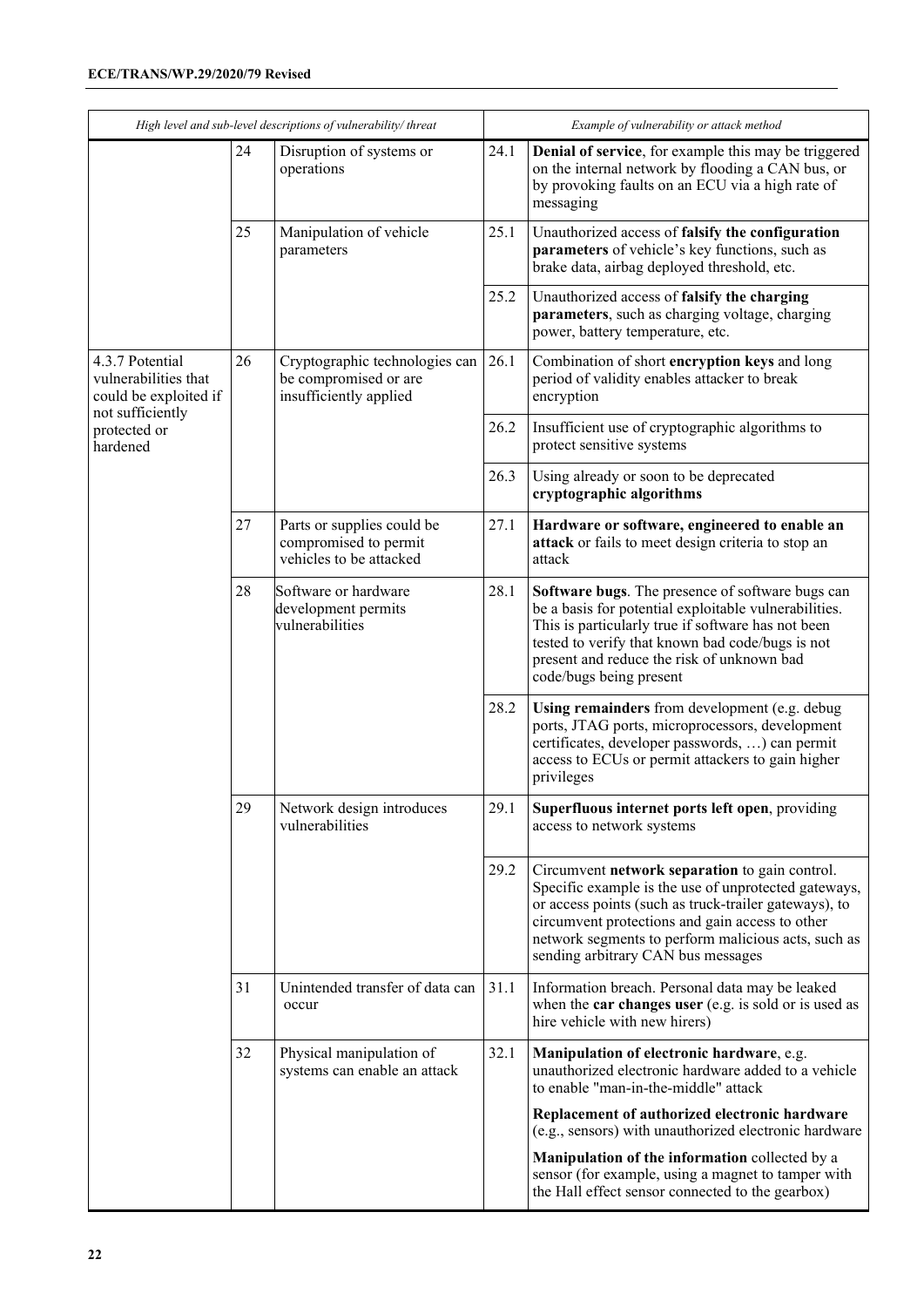## **Part B. Mitigations to the threats intended for vehicles**

1. Mitigations for "Vehicle communication channels"

Mitigations to the threats which are related to "Vehicle communication channels" are listed in Table B1.

| Table B1                                                                        |  |
|---------------------------------------------------------------------------------|--|
| Mitigation to the threats which are related to "Vehicle communication channels" |  |

| Table A1<br>reference | Threats to "Vehicle communication channels"                                                                                                                     | Ref             | Mitigation                                                                                                                                                                                                      |
|-----------------------|-----------------------------------------------------------------------------------------------------------------------------------------------------------------|-----------------|-----------------------------------------------------------------------------------------------------------------------------------------------------------------------------------------------------------------|
| 4.1                   | Spoofing of messages (e.g. 802.11p)<br>V2X during platooning, GNSS<br>messages, etc.) by impersonation                                                          | M10             | The vehicle shall verify the authenticity and<br>integrity of messages it receives                                                                                                                              |
| 4.2                   | Sybil attack (in order to spoof other<br>vehicles as if there are many vehicles on<br>the road)                                                                 | M11             | Security controls shall be implemented for<br>storing cryptographic keys (e.g., use of Hardware<br>Security Modules)                                                                                            |
| 5.1                   | Communication channels permit code<br>injection into vehicle held data/code, for                                                                                | M10             | The vehicle shall verify the authenticity and<br>integrity of messages it receives                                                                                                                              |
|                       | example tampered software binary<br>might be injected into the<br>communication stream                                                                          | M <sub>6</sub>  | Systems shall implement security by design to<br>minimize risks                                                                                                                                                 |
| 5.2                   | Communication channels permit<br>manipulation of vehicle held data/code                                                                                         | M <sub>7</sub>  | Access control techniques and designs shall be<br>applied to protect system data/code                                                                                                                           |
| 5.3                   | Communication channels permit<br>overwrite of vehicle held data/code                                                                                            |                 |                                                                                                                                                                                                                 |
| 5.4<br>21.1           | Communication channels permit erasure<br>of vehicle held data/code                                                                                              |                 |                                                                                                                                                                                                                 |
| 5.5                   | Communication channels permit<br>introduction of data/code to vehicle<br>systems (write data code)                                                              |                 |                                                                                                                                                                                                                 |
| 6.1                   | Accepting information from an<br>unreliable or untrusted source                                                                                                 | M10             | The vehicle shall verify the authenticity and<br>integrity of messages it receives                                                                                                                              |
| 6.2                   | Man in the middle attack / session<br>hijacking                                                                                                                 | M10             | The vehicle shall verify the authenticity and<br>integrity of messages it receives                                                                                                                              |
| 6.3                   | Replay attack, for example an attack<br>against a communication gateway<br>allows the attacker to downgrade<br>software of an ECU or firmware of the<br>gateway |                 |                                                                                                                                                                                                                 |
| 7.1                   | Interception of information / interfering<br>radiations / monitoring communications                                                                             | M <sub>12</sub> | Confidential data transmitted to or from the<br>vehicle shall be protected                                                                                                                                      |
| 7.2                   | Gaining unauthorized access to files or<br>data                                                                                                                 | M8              | Through system design and access control it<br>should not be possible for unauthorized personnel<br>to access personal or system critical data.<br>Example of Security Controls can be found in<br><b>OWASP</b> |
| 8.1                   | Sending a large number of garbage data<br>to vehicle information system, so that it<br>is unable to provide services in the<br>normal manner                    | M13             | Measures to detect and recover from a denial of<br>service attack shall be employed                                                                                                                             |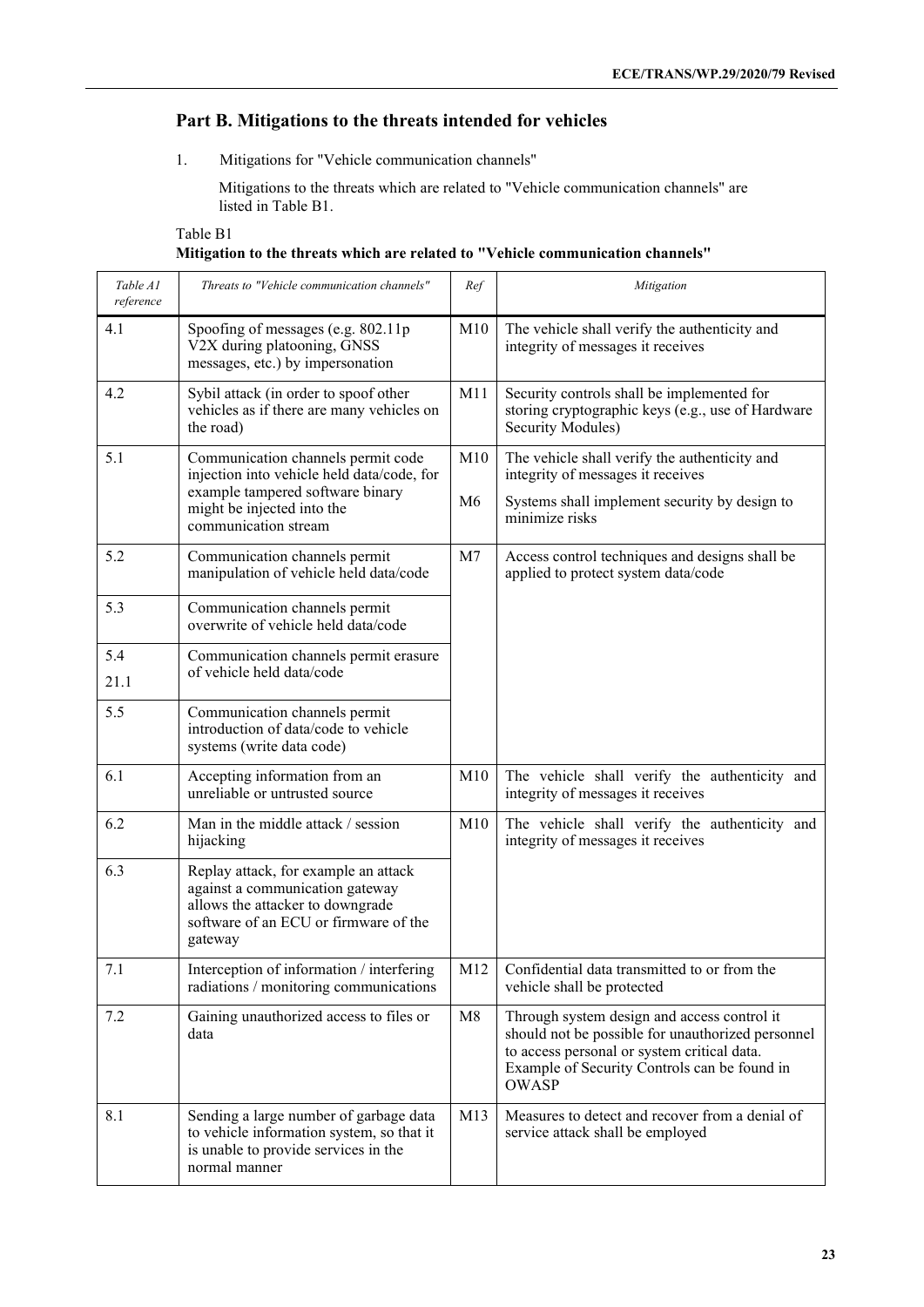| Table A1<br>reference | Threats to "Vehicle communication channels"                                                                                     | Ref             | Mitigation                                                                           |
|-----------------------|---------------------------------------------------------------------------------------------------------------------------------|-----------------|--------------------------------------------------------------------------------------|
| 8.2                   | Black hole attack, disruption of<br>communication between vehicles by<br>blocking the transfer of messages to<br>other vehicles | M13             | Measures to detect and recover from a denial of<br>service attack shall be employed  |
| 9.1                   | An unprivileged user is able to gain<br>privileged access, for example root<br>access                                           | M <sup>9</sup>  | Measures to prevent and detect unauthorized<br>access shall be employed              |
| 10.1                  | Virus embedded in communication<br>media infects vehicle systems                                                                | M14             | Measures to protect systems against embedded<br>viruses/malware should be considered |
| 11.1                  | Malicious internal (e.g. CAN) messages                                                                                          | M <sub>15</sub> | Measures to detect malicious internal messages or<br>activity should be considered   |
| 11.2                  | Malicious V2X messages, e.g.<br>infrastructure to vehicle or vehicle-<br>vehicle messages (e.g. CAM, DENM)                      | M10             | The vehicle shall verify the authenticity and<br>integrity of messages it receives   |
| 11.3                  | Malicious diagnostic messages                                                                                                   |                 |                                                                                      |
| 11.4                  | Malicious proprietary messages (e.g.<br>those normally sent from OEM or<br>component/system/function supplier)                  |                 |                                                                                      |

2. Mitigations for "Update process"

Mitigations to the threats which are related to "Update process" are listed in Table B2.

| Table B <sub>2</sub>                                             |  |
|------------------------------------------------------------------|--|
| Mitigations to the threats which are related to "Update process" |  |

| Table A1<br>reference | Threats to "Update process"                                                                                                                                    | Ref            | Mitigation                                                                                                                                                                                                                                 |                                                        |
|-----------------------|----------------------------------------------------------------------------------------------------------------------------------------------------------------|----------------|--------------------------------------------------------------------------------------------------------------------------------------------------------------------------------------------------------------------------------------------|--------------------------------------------------------|
| 12.1                  | Compromise of over the air software update<br>procedures. This includes fabricating the<br>system update program or firmware                                   | M16            |                                                                                                                                                                                                                                            | Secure software update procedures shall be<br>employed |
| 12.2                  | Compromise of local/physical software<br>update procedures. This includes fabricating<br>the system update program or firmware                                 |                |                                                                                                                                                                                                                                            |                                                        |
| 12.3                  | The software is manipulated before the<br>update process (and is therefore corrupted),<br>although the update process is intact                                |                |                                                                                                                                                                                                                                            |                                                        |
| 12.4                  | Compromise of cryptographic keys of the<br>software provider to allow invalid update                                                                           | M11            | Security controls shall be implemented for<br>storing cryptographic keys                                                                                                                                                                   |                                                        |
| 13.1                  | Denial of Service attack against update<br>server or network to prevent rollout of<br>critical software updates and/or unlock of<br>customer specific features | M <sub>3</sub> | Security Controls shall be applied to back-end<br>systems. Where back-end servers are critical to<br>the provision of services there are recovery<br>measures in case of system outage. Example<br>Security Controls can be found in OWASP |                                                        |

3. Mitigations for "Unintended human actions facilitating a cyber attack"

Mitigations to the threats which are related to "Unintended human actions facilitating a cyber attack" are listed in Table B3.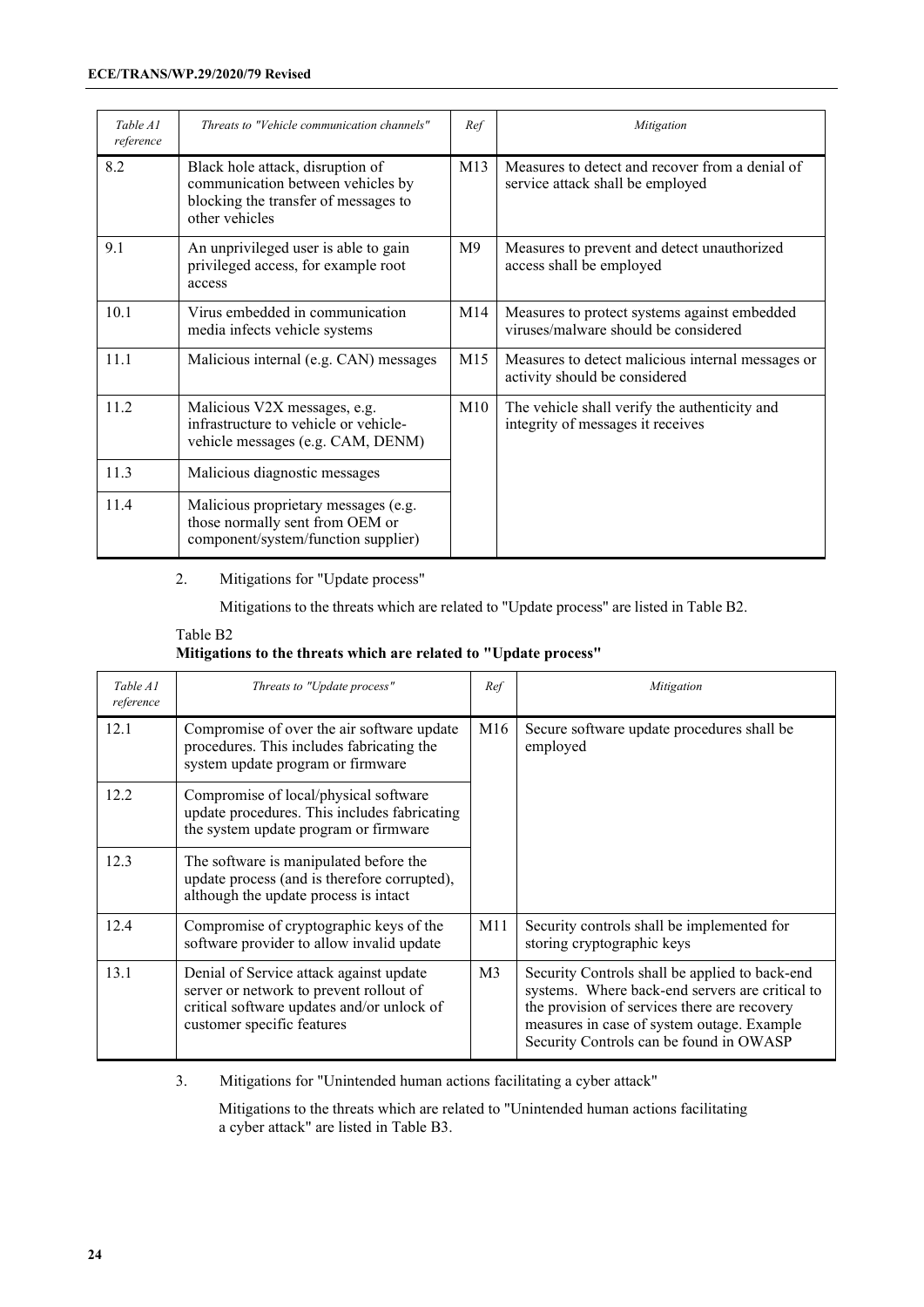#### Table B3 **Mitigations to the threats which are related to "Unintended human actions facilitating a cyber attack"**

| Table A1<br>reference | Threats relating to "Unintended human actions"                                                                                                               | Ref | Mitigation                                                                                                                                                                   |
|-----------------------|--------------------------------------------------------------------------------------------------------------------------------------------------------------|-----|------------------------------------------------------------------------------------------------------------------------------------------------------------------------------|
| 15.1                  | Innocent victim (e.g. owner, operator or<br>maintenance engineer) is tricked into taking<br>an action to unintentionally load malware or<br>enable an attack | M18 | Measures shall be implemented for defining and<br>controlling user roles and access privileges,<br>based on the principle of least access privilege                          |
| 15.2                  | Defined security procedures are not<br>followed                                                                                                              | M19 | Organizations shall ensure security procedures<br>are defined and followed including logging of<br>actions and access related to the management of<br>the security functions |

#### 4. Mitigations for "External connectivity and connections"

Mitigations to the threats which are related to "external connectivity and connections" are listed in Table B4.

#### Table B4 **Mitigation to the threats which are related to "external connectivity and connections"**

| Table A1<br>reference | Threats to "External connectivity and connections"                                                                                              | Ref             | Mitigation                                                                                                                                                                                                                               |  |                                                                          |
|-----------------------|-------------------------------------------------------------------------------------------------------------------------------------------------|-----------------|------------------------------------------------------------------------------------------------------------------------------------------------------------------------------------------------------------------------------------------|--|--------------------------------------------------------------------------|
| 16.1                  | Manipulation of functions designed to<br>remotely operate vehicle systems, such as<br>remote key, immobiliser, and charging pile                | M <sub>20</sub> |                                                                                                                                                                                                                                          |  | Security controls shall be applied to systems<br>that have remote access |
| 16.2                  | Manipulation of vehicle telematics (e.g.<br>manipulate temperature measurement of<br>sensitive goods, remotely unlock cargo<br>doors)           |                 |                                                                                                                                                                                                                                          |  |                                                                          |
| 16.3                  | Interference with short range wireless<br>systems or sensors                                                                                    |                 |                                                                                                                                                                                                                                          |  |                                                                          |
| 17.1                  | Corrupted applications, or those with poor<br>software security, used as a method to<br>attack vehicle systems                                  | M21             | Software shall be security assessed,<br>authenticated and integrity protected.<br>Security controls shall be applied to minimise<br>the risk from third party software that is<br>intended or foreseeable to be hosted on the<br>vehicle |  |                                                                          |
| 18.1                  | External interfaces such as USB or other<br>ports used as a point of attack, for example<br>through code injection                              | M22             | Security controls shall be applied to external<br>interfaces                                                                                                                                                                             |  |                                                                          |
| 18.2                  | Media infected with viruses connected to<br>the vehicle                                                                                         |                 |                                                                                                                                                                                                                                          |  |                                                                          |
| 18.3                  | Diagnostic access (e.g. dongles in OBD<br>port) used to facilitate an attack, e.g.<br>manipulate vehicle parameters (directly or<br>indirectly) | M <sub>22</sub> | Security controls shall be applied to external<br>interfaces                                                                                                                                                                             |  |                                                                          |

5. Mitigations for "Potential targets of, or motivations for, an attack "

Mitigations to the threats which are related to "Potential targets of, or motivations for, an attack " are listed in Table B5.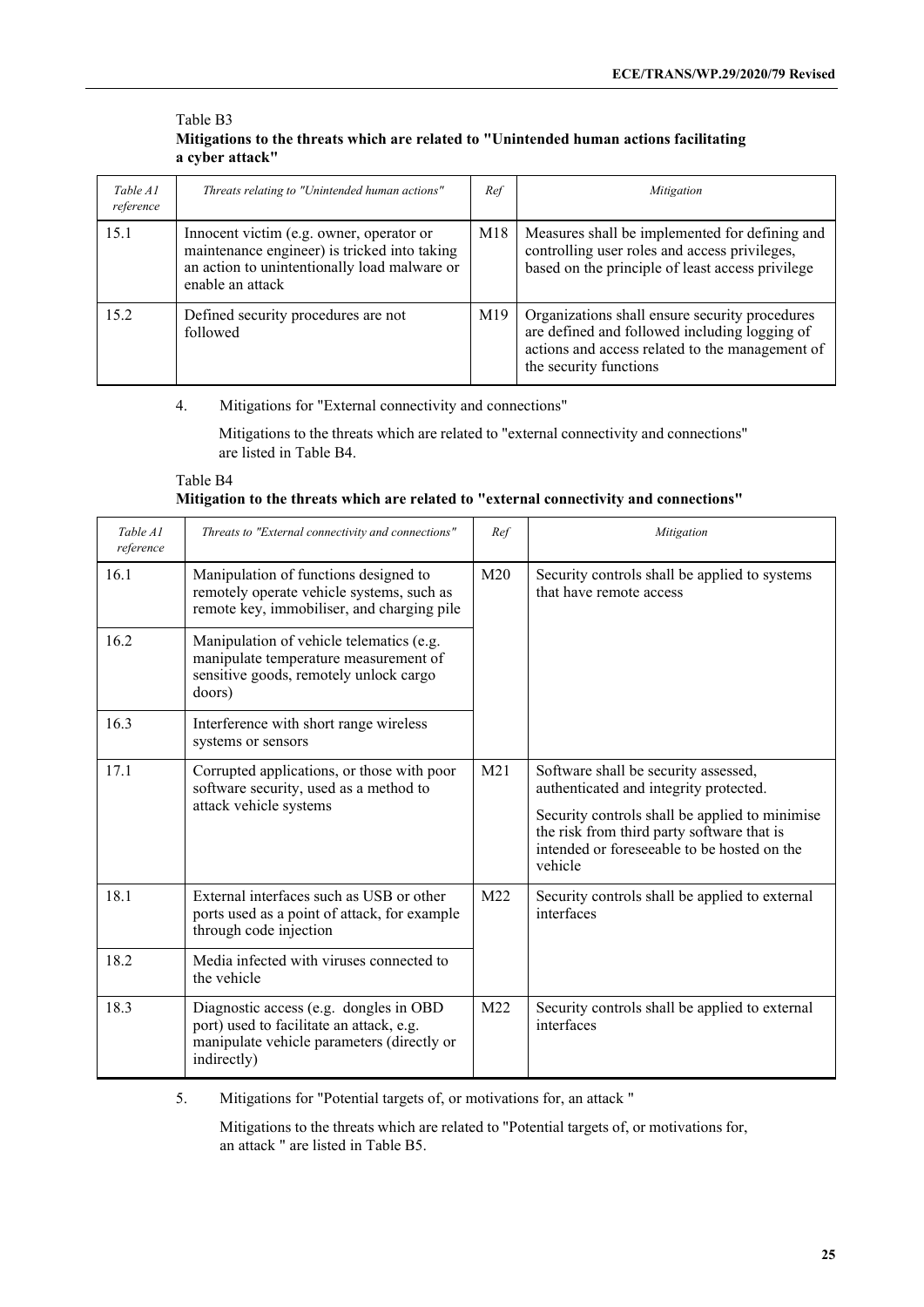#### Table B5 **Mitigations to the threats which are related to "Potential targets of, or motivations for, an attack"**

| Table A1<br>reference | Threats to "Potential targets of, or motivations for, an<br>attack"                                                                                                                                      | Ref            | Mitigation                                                                                                                                                                                                |
|-----------------------|----------------------------------------------------------------------------------------------------------------------------------------------------------------------------------------------------------|----------------|-----------------------------------------------------------------------------------------------------------------------------------------------------------------------------------------------------------|
| 19.1                  | Extraction of copyright or proprietary<br>software from vehicle systems (product<br>piracy / stolen software)                                                                                            | M7             | Access control techniques and designs shall be<br>applied to protect system data/code. Example<br>Security Controls can be found in OWASP                                                                 |
| 19.2                  | Unauthorized access to the owner's privacy<br>information such as personal identity,<br>payment account information, address book<br>information, location information, vehicle's<br>electronic ID, etc. | M8             | Through system design and access control it<br>should not be possible for unauthorized<br>personnel to access personal or system critical<br>data. Examples of Security Controls can be<br>found in OWASP |
| 19.3                  | Extraction of cryptographic keys                                                                                                                                                                         | M11            | Security controls shall be implemented for<br>storing cryptographic keys e.g. Security<br>Modules                                                                                                         |
| 20.1                  | Illegal/unauthorised changes to vehicle's<br>electronic ID                                                                                                                                               | M <sub>7</sub> | Access control techniques and designs shall be<br>applied to protect system data/code. Example                                                                                                            |
| 20.2                  | Identity fraud. For example, if a user wants<br>to display another identity when<br>communicating with toll systems,<br>manufacturer backend                                                             |                | Security Controls can be found in OWASP                                                                                                                                                                   |
| 20.3                  | Action to circumvent monitoring systems<br>(e.g. hacking/tampering/blocking of<br>messages such as ODR Tracker data, or<br>number of runs)                                                               | M <sub>7</sub> | Access control techniques and designs shall be<br>applied to protect system data/code. Example<br>Security Controls can be found in OWASP.<br>Data manipulation attacks on sensors or                     |
| 20.4                  | Data manipulation to falsify vehicle's<br>driving data (e.g. mileage, driving speed,<br>driving directions, etc.)                                                                                        |                | transmitted data could be mitigated by<br>correlating the data from different sources of<br>information                                                                                                   |
| 20.5                  | Unauthorised changes to system diagnostic<br>data                                                                                                                                                        |                |                                                                                                                                                                                                           |
| 21.1                  | Unauthorized deletion/manipulation of<br>system event logs                                                                                                                                               | M7             | Access control techniques and designs shall be<br>applied to protect system data/code. Example<br>Security Controls can be found in OWASP.                                                                |
| 22.2                  | Introduce malicious software or malicious<br>software activity                                                                                                                                           | M7             | Access control techniques and designs shall be<br>applied to protect system data/code. Example                                                                                                            |
| 23.1                  | Fabrication of software of the vehicle<br>control system or information system                                                                                                                           |                | Security Controls can be found in OWASP.                                                                                                                                                                  |
| 24.1                  | Denial of service, for example this may be<br>triggered on the internal network by<br>flooding a CAN bus, or by provoking faults<br>on an ECU via a high rate of messaging                               | M13            | Measures to detect and recover from a denial of<br>service attack shall be employed                                                                                                                       |
| 25.1                  | Unauthorized access to falsify configuration<br>parameters of vehicle's key functions, such<br>as brake data, airbag deployed threshold,<br>etc.                                                         | M7             | Access control techniques and designs shall be<br>applied to protect system data/code. Example<br>Security Controls can be found in OWASP                                                                 |
| 25.2                  | Unauthorized access to falsify charging<br>parameters, such as charging voltage,<br>charging power, battery temperature, etc.                                                                            |                |                                                                                                                                                                                                           |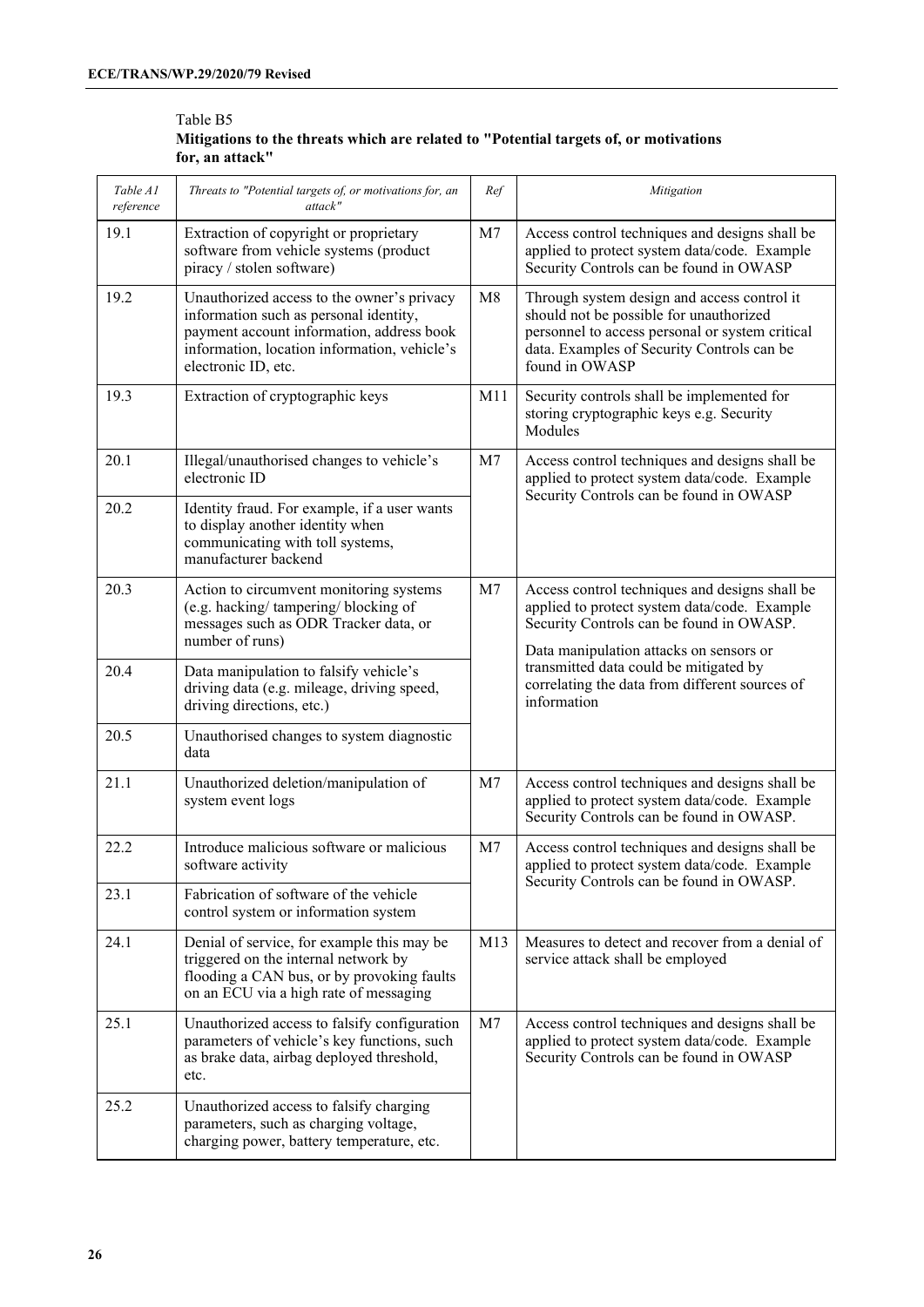6. Mitigations for "Potential vulnerabilities that could be exploited if not sufficiently protected or hardened"

Mitigations to the threats which are related to "Potential vulnerabilities that could be exploited if not sufficiently protected or hardened" are listed in Table B6.

| Table B6                                                                                 |
|------------------------------------------------------------------------------------------|
| Mitigations to the threats which are related to "Potential vulnerabilities that could be |
| exploited if not sufficiently protected or hardened"                                     |

| Table A1<br>reference | Threats to "Potential vulnerabilities that could be<br>exploited if not sufficiently protected or hardened"                                                                                                                                                                                                        | Ref             | Mitigation                                                                                                                                                                             |  |                                                                                         |
|-----------------------|--------------------------------------------------------------------------------------------------------------------------------------------------------------------------------------------------------------------------------------------------------------------------------------------------------------------|-----------------|----------------------------------------------------------------------------------------------------------------------------------------------------------------------------------------|--|-----------------------------------------------------------------------------------------|
| 26.1                  | Combination of short encryption keys and<br>long period of validity enables attacker to<br>break encryption                                                                                                                                                                                                        | M23             |                                                                                                                                                                                        |  | Cybersecurity best practices for software and<br>hardware development shall be followed |
| 26.2                  | Insufficient use of cryptographic algorithms<br>to protect sensitive systems                                                                                                                                                                                                                                       |                 |                                                                                                                                                                                        |  |                                                                                         |
| 26.3                  | Using deprecated cryptographic algorithms                                                                                                                                                                                                                                                                          |                 |                                                                                                                                                                                        |  |                                                                                         |
| 27.1                  | Hardware or software, engineered to enable<br>an attack or fail to meet design criteria to<br>stop an attack                                                                                                                                                                                                       | M <sub>23</sub> | Cybersecurity best practices for software and<br>hardware development shall be followed                                                                                                |  |                                                                                         |
| 28.1                  | The presence of software bugs can be a basis<br>for potential exploitable vulnerabilities. This<br>is particularly true if software has not been<br>tested to verify that known bad code/bugs is<br>not present and reduce the risk of unknown<br>bad code/bugs being present                                      | M23             | Cybersecurity best practices for software and<br>hardware development shall be followed.<br>Cybersecurity testing with adequate coverage                                               |  |                                                                                         |
| 28.2                  | Using remainders from development (e.g.<br>debug ports, JTAG ports, microprocessors,<br>development certificates, developer<br>passwords, ) can permit an attacker to<br>access ECUs or gain higher privileges                                                                                                     |                 |                                                                                                                                                                                        |  |                                                                                         |
| 29.1                  | Superfluous internet ports left open,<br>providing access to network systems                                                                                                                                                                                                                                       |                 |                                                                                                                                                                                        |  |                                                                                         |
| 29.2                  | Circumvent network separation to gain<br>control. Specific example is the use of<br>unprotected gateways, or access points (such<br>as truck-trailer gateways), to circumvent<br>protections and gain access to other network<br>segments to perform malicious acts, such as<br>sending arbitrary CAN bus messages | M <sub>23</sub> | Cybersecurity best practices for software and<br>hardware development shall be followed.<br>Cybersecurity best practices for system design<br>and system integration shall be followed |  |                                                                                         |

7. Mitigations for "Data loss / data breach from vehicle"

Mitigations to the threats which are related to "Data loss / data breach from vehicle" are listed in Table B7.

Table B7 **Mitigations to the threats which are related to "Data loss / data breach from vehicle"**

| Table A1<br>reference | Threats of "Data loss / data breach from vehicle"                                                                                           | Ref | Mitigation                                                                                                                 |
|-----------------------|---------------------------------------------------------------------------------------------------------------------------------------------|-----|----------------------------------------------------------------------------------------------------------------------------|
| 31.1                  | Information breach. Personal data may be breached<br>when the car changes user (e.g. is sold or is used as<br>hire vehicle with new hirers) | M24 | Best practices for the protection of data<br>integrity and confidentiality shall be<br>followed for storing personal data. |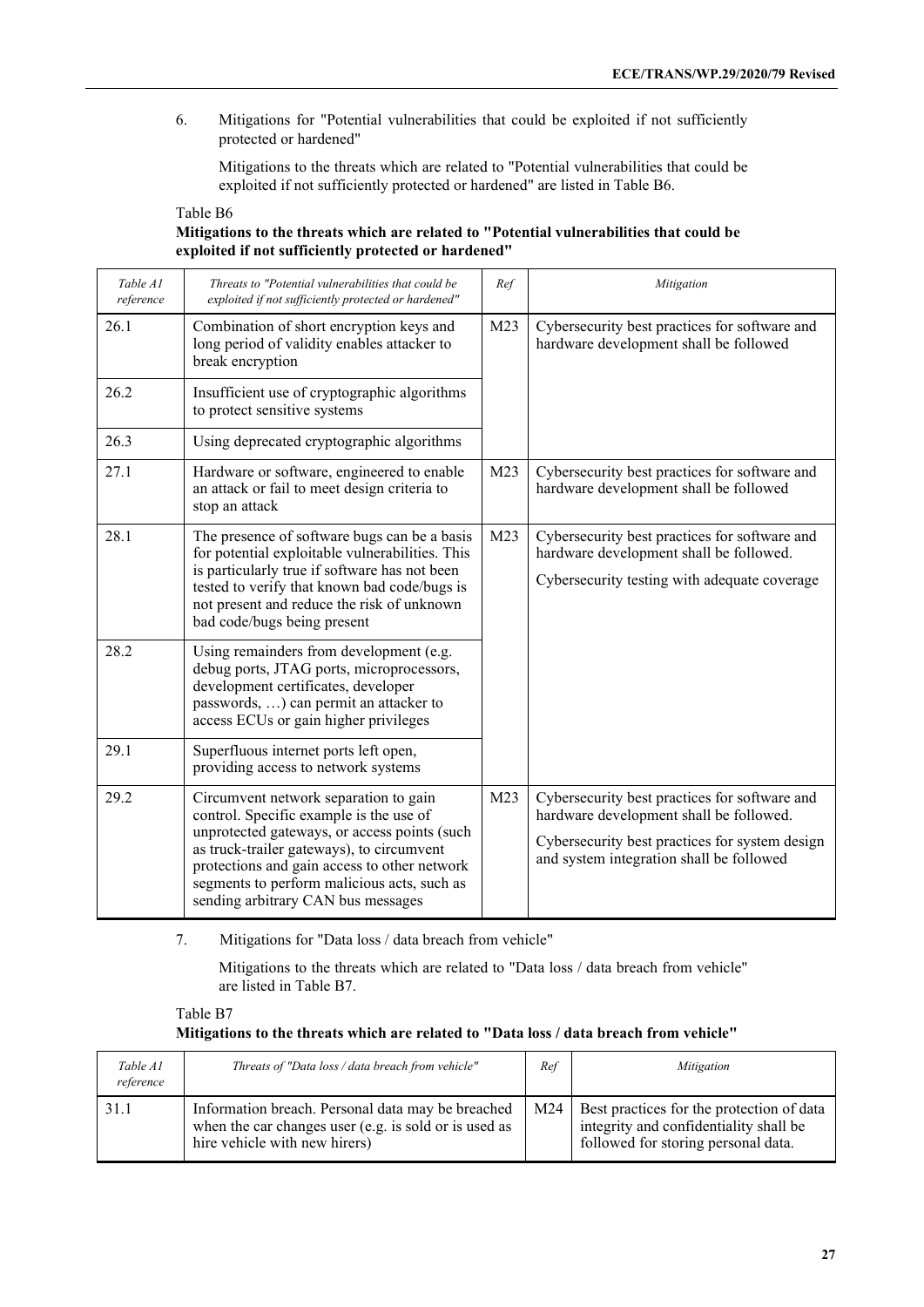8. Mitigations for "Physical manipulation of systems to enable an attack"

Mitigation to the threats which are related to "Physical manipulation of systems to enable an attack" are listed in Table B8.

Table B8 **Mitigations to the threats which are related to "Physical manipulation of systems to enable an attack"**

| Table A1<br>reference | Threats to "Physical manipulation of systems to<br>enable an attack"                                                   | Ref            | Mitigation                                                              |
|-----------------------|------------------------------------------------------------------------------------------------------------------------|----------------|-------------------------------------------------------------------------|
| 32.1                  | Manipulation of OEM hardware, e.g.<br>unauthorised hardware added to a vehicle<br>to enable "man-in-the-middle" attack | M <sup>9</sup> | Measures to prevent and detect unauthorized<br>access shall be employed |

#### **Part C. Mitigations to the threats outside of vehicles**

1. Mitigations for "Back-end servers"

Mitigations to the threats which are related to "Back-end servers" are listed in Table C1.

Table C1 **Mitigations to the threats which are related to "Back-end servers"**

| Table A1<br>reference | Threats to "Back-end servers"                                                                                                                                    | Ref            | Mitigation                                                                                                                                                                                                                            |
|-----------------------|------------------------------------------------------------------------------------------------------------------------------------------------------------------|----------------|---------------------------------------------------------------------------------------------------------------------------------------------------------------------------------------------------------------------------------------|
| 1.1 & 2.3.1           | Abuse of privileges by staff (insider<br>attack)                                                                                                                 | M <sub>1</sub> | Security Controls are applied to back-end systems to<br>minimise the risk of insider attack                                                                                                                                           |
| $1.2 \& 3.3$          | Unauthorised internet access to the<br>server (enabled for example by<br>backdoors, unpatched system<br>software vulnerabilities, SQL attacks<br>or other means) | M <sub>2</sub> | Security Controls are applied to back-end systems to<br>minimise unauthorised access. Example Security<br>Controls can be found in OWASP                                                                                              |
| 1.3 & 3.4             | Unauthorised physical access to the<br>server (conducted by for example<br>USB sticks or other media connecting<br>to the server)                                | M8             | Through system design and access control it should<br>not be possible for unauthorised personnel to access<br>personal or system critical data                                                                                        |
| 2.1                   | Attack on back-end server stops it<br>functioning, for example it prevents it<br>from interacting with vehicles and<br>providing services they rely on           | M <sub>3</sub> | Security Controls are applied to back-end systems.<br>Where back-end servers are critical to the provision<br>of services there are recovery measures in case of<br>system outage. Example Security Controls can be<br>found in OWASP |
| 3.2                   | Loss of information in the cloud.<br>Sensitive data may be lost due to<br>attacks or accidents when data is<br>stored by third-party cloud service<br>providers  | M <sub>4</sub> | Security Controls are applied to minimise risks<br>associated with cloud computing. Example Security<br>Controls can be found in OWASP and NCSC cloud<br>computing guidance                                                           |
| 3.5                   | Information breach by unintended<br>sharing of data (e.g. admin errors,<br>storing data in servers in garages)                                                   | M <sub>5</sub> | Security Controls are applied to back-end systems to<br>prevent data breaches. Example Security Controls<br>can be found in OWASP                                                                                                     |